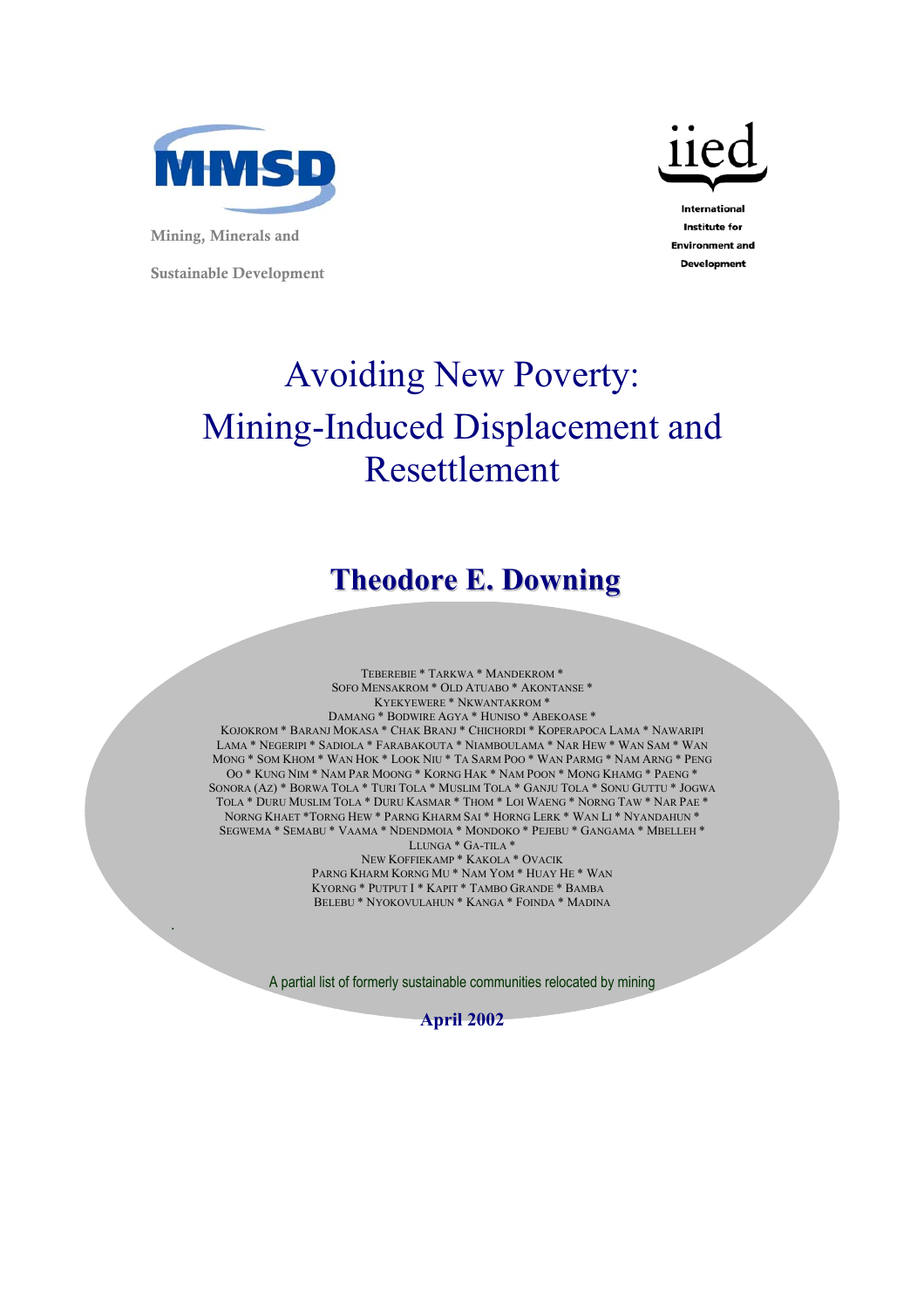| <b>Mining-Induced Displacement and Resettlement: A major</b> |  |
|--------------------------------------------------------------|--|
|                                                              |  |
|                                                              |  |
|                                                              |  |
|                                                              |  |
|                                                              |  |
|                                                              |  |

| Table 1: How displacement produces new poverty: landlessness in Orissa, |  |
|-------------------------------------------------------------------------|--|
|                                                                         |  |
| Figure 1: Goals and Means for improving the performance of MIDR17       |  |
|                                                                         |  |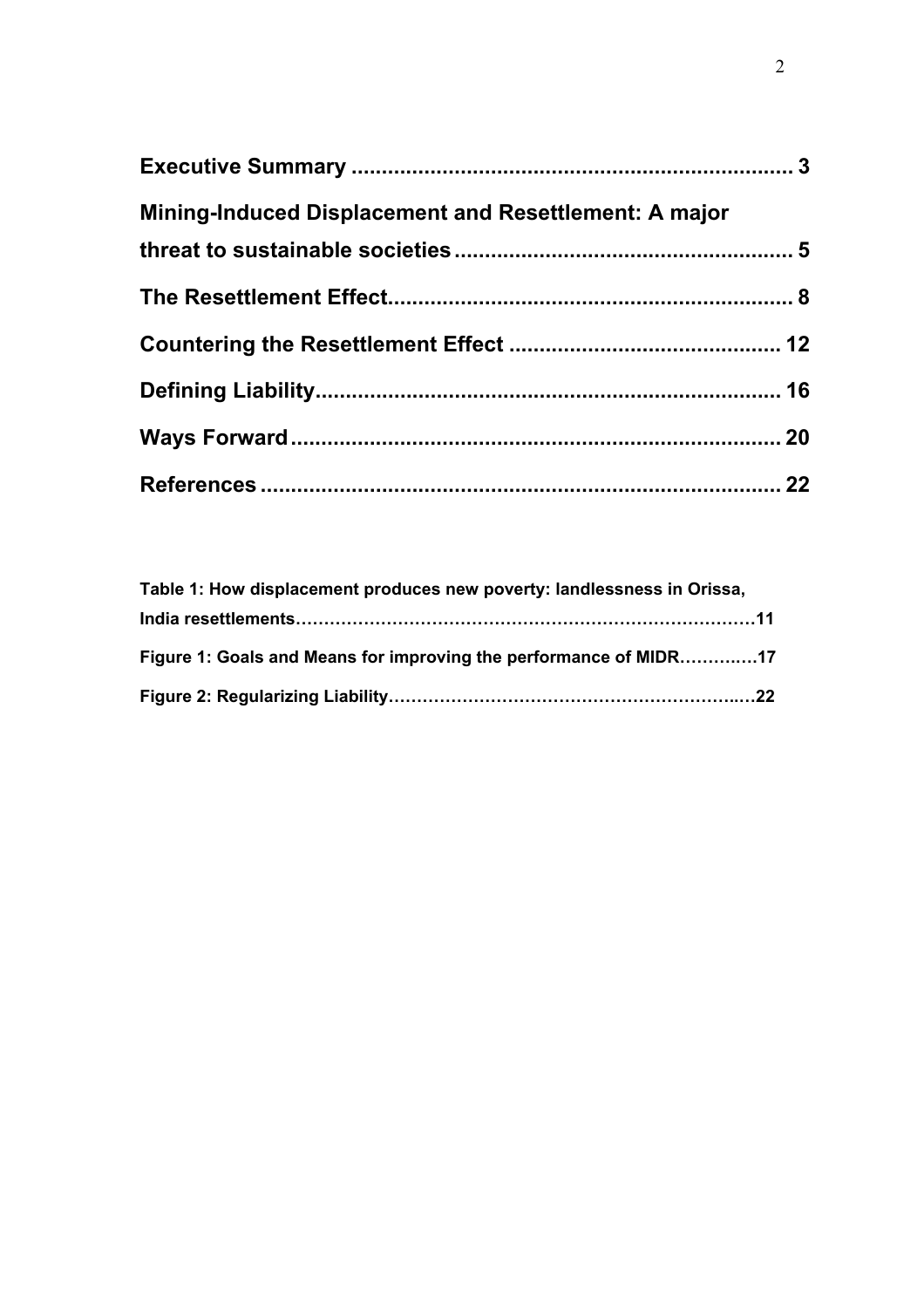#### <span id="page-2-0"></span>**Executive Summary**

The problem of mining-induced displacement and resettlement (MIDR) poses major risks to societal sustainability. Unfortunately, no global survey has assessed the scale of MIDR. Available evidence suggests that the problem is significant. Mining displaced 2.55 million people in India between 1950 and 1990. The likelihood that MIDR will be a significant issue increases as eight factors converge—as rich mineral deposits are found in areas with relatively low land acquisition costs (in the global market) that are being exploited with opencast mining and are located in regions of high population density—especially on fertile and urban lands—with poor definitions of land tenure and politically weak and powerless populations, especially indigenous peoples.

MIDR is accompanied by what displacement specialists call the resettlement effect, defined as the loss of physical and non-physical assets, including homes, communities, productive land, income-earning assets and sources, subsistence, resources, cultural sites, social structures, networks and ties, cultural identity and mutual help mechanisms. The effect introduces well-documented risks over and above the loss of land. The loss of land may address only 10-20% of the impoverishment risks known to be associated with involuntary displacement. Investigations into displacement have found nine other potential risks that deeply threaten sustainability; these include joblessness, homelessness, marginalization, food insecurity, loss of common lands and resources, increased health risks, social disarticulation, the disruption of formal educational activities, and the loss of civil and human rights. Failure to mitigate or avoid these risks may generate "new poverty," as opposed to the "old poverty" that peoples suffered before displacement. Certain groups—especially indigenous peoples, the elderly and women—have been found to be more vulnerable to displacement-induced impoverishment risks.

The means by which to avoid grafting new, displacement-induced poverty onto preexisting poverty are known. Forty years of studies and lessons learned in involuntary resettlement provide a rich vein of knowledge and reasonable guidelines and checklists have been developed. Nonetheless, attempts to restore the displaced to their former economic and social conditions have proved ineffective. Under-financing is a key component of their failure. Although people continue to be relocated, the goal of rehabilitation remains exceedingly difficult to achieve, and the preferred goal of sustainable development, where people are better off than they were before resettlement, has seldom been achieved. Under-financing emerges from the wrong-headed notion that compensation for losses is sufficient to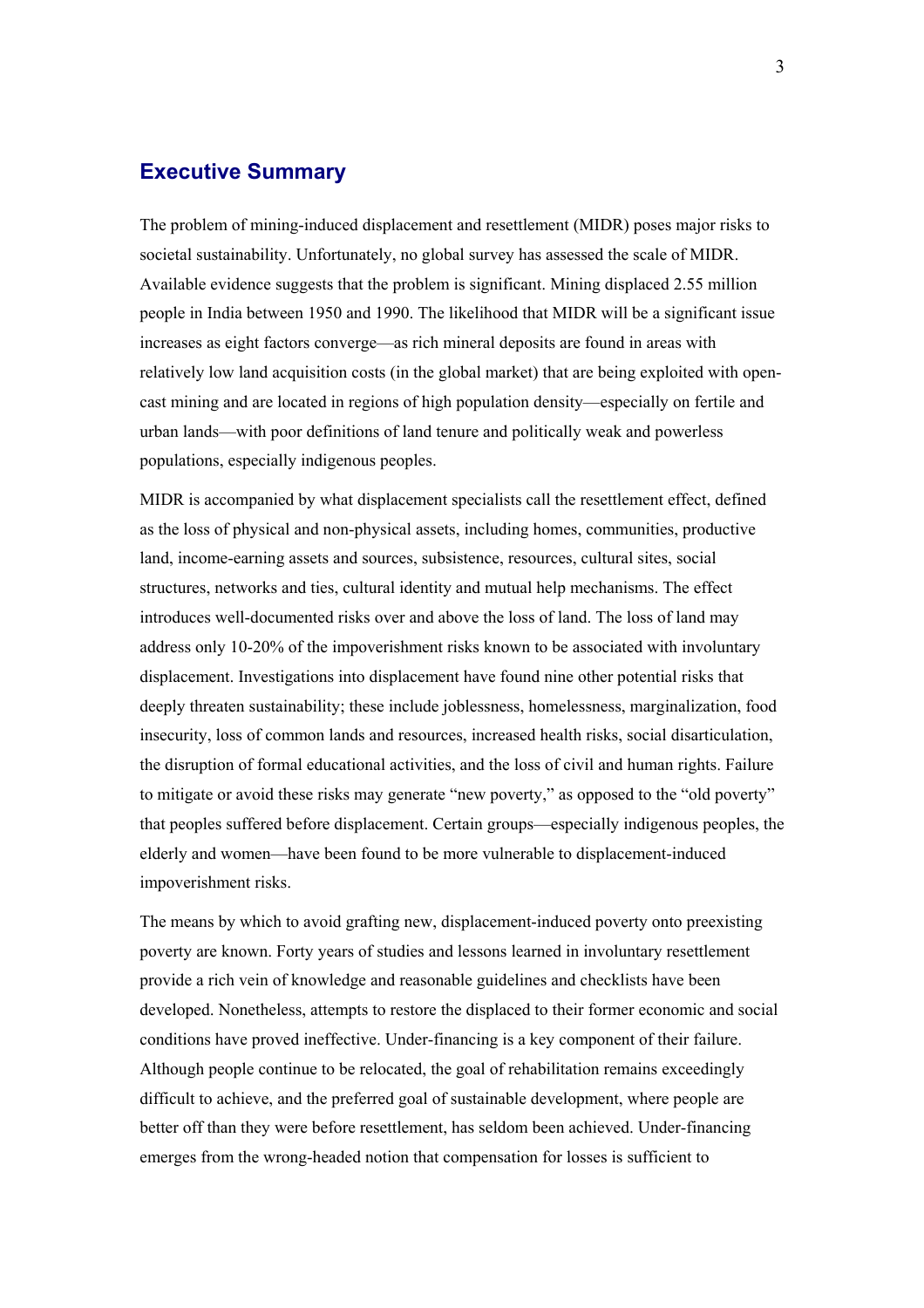rehabilitate a displaced economy. Compensation by itself cannot adequately restore and improve the income levels and livelihood standards of people subjected to expropriation and forced displacement. From the operational perspective, compensation*—not rehabilitation or sustainable development—*becomes the goal rather than a means to help ensure a sustainable outcome*.* 

But the key question remains: Who pays for countering the resettlement effect in mininginduced displacements and resettlements? At present, mining, financiers and governments are externalizing displacement costs onto the weakest party, the displaced.

Concerns over liability occur at three levels, depending on the degree of regularization of obligations. Some liabilities are widely acknowledged (acknowledged liabilities in Figure 2). Other liabilities are not currently accepted although scientific research has found them valid (possible liabilities). A broad, unstable band of probable liabilities falls between the possible and the acknowledged. Pressures are building from many directions to regularize liabilities that until now were considered probable and possible liabilities.

It is too early, however, to expect harmonization and the emergence of a detailed industrywide approach. My suggestion—developing involuntary displacement and resettlement insurance to protect the involuntarily displaced from— impoverishment is probably politically premature. In the meantime, the inability to cope with the MIDR problem is delaying projects and generating costly controversies. It is plunging innocent victims who find themselves "in the way" into new poverty. And governments are inheriting the long-term costs.

A MIDR Contingency Clause (MIDR-CC) is proposed as an interim, on-the-ground solution. The MIDR-CC would be an agreement that all likely MIDR risks be assessed, goals set, costs estimated, organizational arrangements proposed, and financing secured *before* a mining project goes forward.

Theodore E. Downing

[www.ted-downing.com](http://www.ted-downing.com/) downing@u.arizona.edu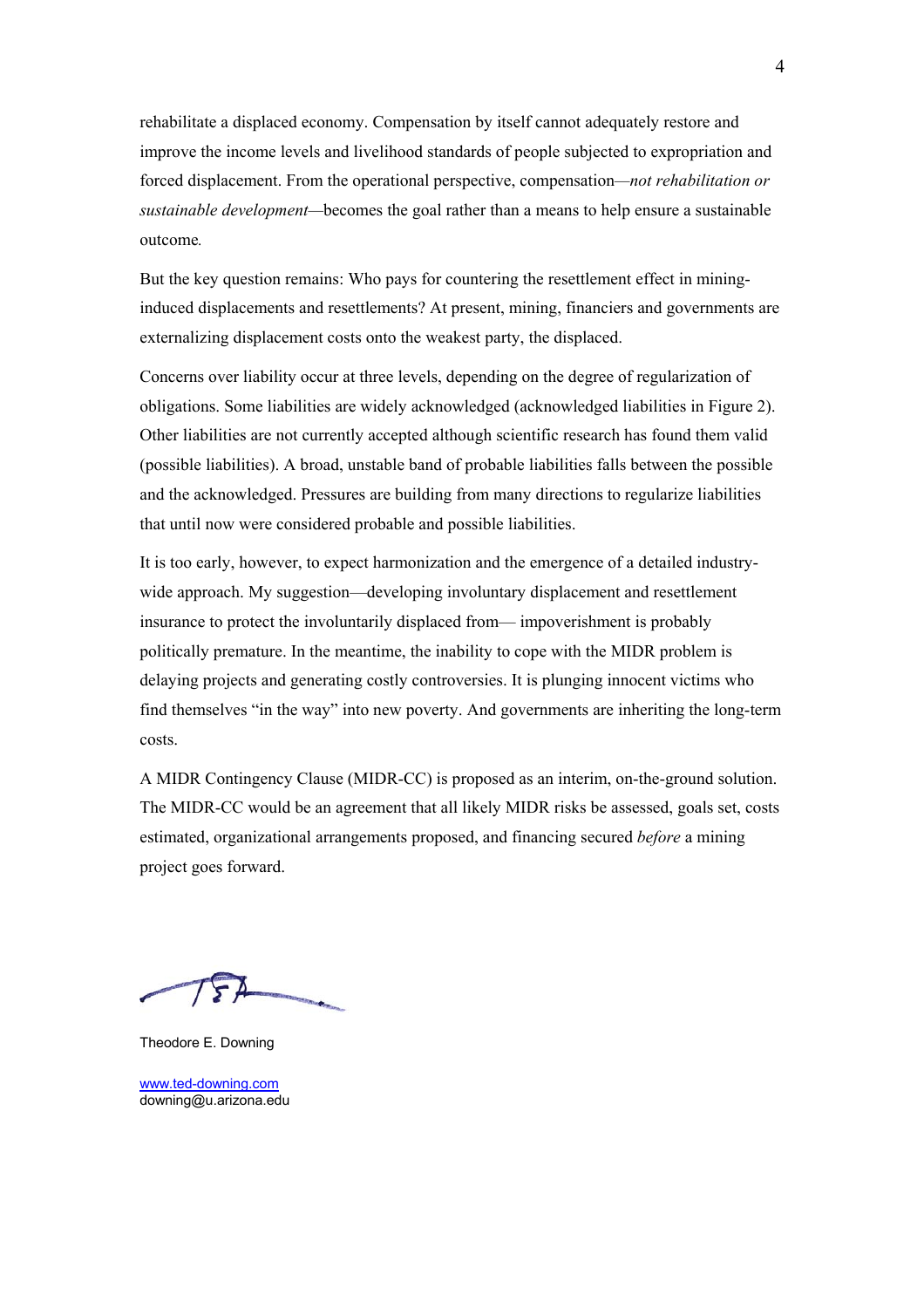*You take my house when you do take the prop That doth sustain my house; You take my life When you do take the means whereby I live.*

**Shakespeare,** *Merchant of Venice*

## <span id="page-4-0"></span>**Mining-Induced Displacement and Resettlement: A major threat to sustainable societies**

The problem of mining-induced displacement and resettlement (MIDR) poses major risks to societal sustainability.<sup>1</sup> The severity of these risks is encapsulated in the opening lines of the World Bank Group's policy on involuntary resettlement (Operational Policy 4.12, approved 23 October 2001):

> Bank experience indicates that involuntary resettlement under development projects, if unmitigated, often gives rise to severe economic, social and environmental risks: productive systems are dismantled; people face impoverishment when their productive assets or income sources are lost; people are relocated to environments where their productive skills may be less applicable and the competition for resources greater; community institutions and social networks are weakened; kin groups are dispersed; and cultural identity, traditional authority, and the potential for mutual help are diminished or lost.

The notion that development projects may impoverish people might seem strange, if not contradictory, to those who own, finance, underwrite, or otherwise promote mining. While mining, undeniably, may cause severe localized effects, don't the massive investment of capital into backward areas, the creation of local jobs, the building of new infrastructure, and—if all goes well—the generation of substantive profits improve the conditions of local people, including those who are forcefully displaced? Don't these benefits outweigh any local loss of land? And if a company compensates local landowners, replaces lost infrastructure, and complies with national and local laws, doesn't it fulfill its obligations? If laws do not sufficiently protect the displaced, isn't the government to blame?

<span id="page-4-1"></span> $1$ . The core principle of sustainable development is to improve human well-being over time, with the goal that children's lives be as good as, or better than, their parents'. A sustainable society has the capacity to deal with routine social, economic and environmental risks, including minor disasters, the loss of key persons, business cycles and the like. It has well-articulated productive knowledge and assets. Its members support, claim ownership in, and enhance their social and political institutions. They have the capacity for mutual self-help. A sustainable society nurtures and constructs its cultural identities. It recognizes traditional authorities and requires that the means of survival be passed, unimpaired, to future generations and that the total stock of capital be increased, not diminished.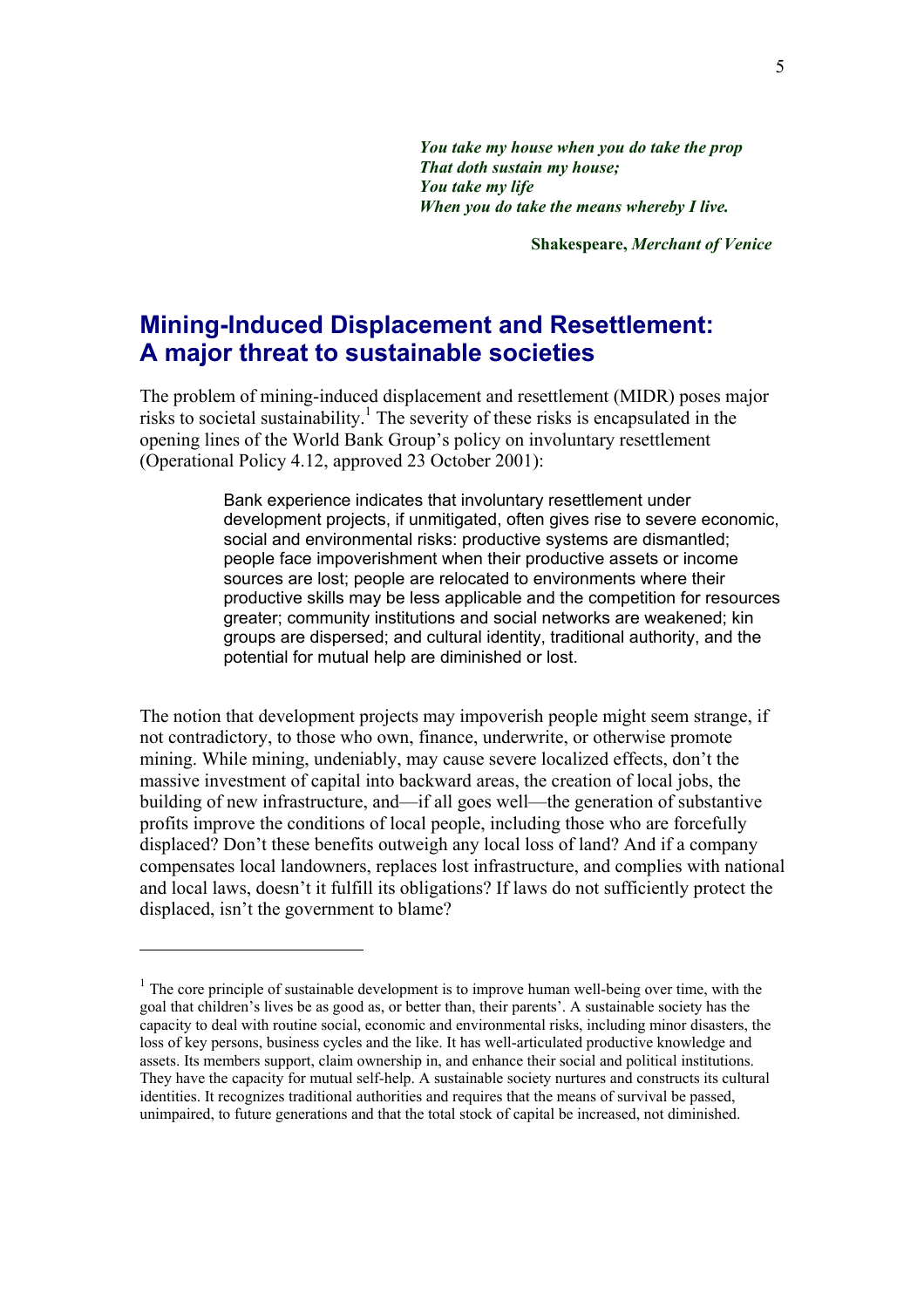Displacement involves not only the physical eviction from a dwelling, but also the expropriation of productive lands and other assets to make possible an alternative use (Cernea 2000). **Affected peoples (APS)** are those who stand to lose, as a consequence of the project, all or part of their physical and non-physical assets, including homes; communities; productive lands; resources such as forests, rangelands, fishing areas, or important cultural sites; commercial properties; tenancy; income-earning opportunities; and social and cultural networks and activities (ADB 1998a).<sup>2</sup> APS may also include "host communities" when a large population is displaced onto the land of a smaller existing (host) population. **Rehabilitation** refers to restoring the incomes, livelihoods, and social systems of the displacees to at least the level of their pre-project status.

Each year, more than 10 million people are involuntarily displaced to make way for development projects (Cernea 2000). Hydropower generation is responsible for most of this displacement, but mining accounts for an undetermined proportion.<sup>3</sup> The likelihood that MIDR will be a significant issue increases as eight factors converge as rich mineral deposits are found in areas with relatively low land acquisition costs (in the global market) that are being exploited with open-cast mining and are located in regions of high population density—especially on fertile and urban lands—with poor definitions of land tenure and politically weak and powerless populations, especially indigenous peoples.

From this perspective, MIDR is unlikely to occur in Avondale and Peoria, Arizona. These affluent, politically powerful, highly populated, non-indigenous, urban communities sit on top of the state's most valuable deposits, $4$  but the problem of MIDR makes mining these deposits economically and politically implausible. Conversely, MIDR is likely to occur where rich deposits are found in India and comparable locations. India has, in fact, become the bellwether not only of displacement problems, but also of possible MIDR solutions. The Indian government estimates that more than 30 million people have been displaced since Independence. Three-fourths of these are still awaiting resettlement and rehabilitation (Mahapatra 1999a 1999b, Berne Declaration 1996, Fernandes1994). Some displacements, such as those at the Sardar Sarovar Project (Narmada), have become the foci of major international and national environmental and human rights confrontations (Roy 1999a, Morse and Berger 1992, McCully 1996, Cody 2001, International Rivers Network www.irn.org/programs/india/). Displacement is now so acute in South Asia that some communities have been displaced more than once, creating a floating population of development-induced poor.

<span id="page-5-0"></span> $2$  I prefer to use "affected peoples" (APS) rather than the Asian Development Bank's "affected persons" (AP) to emphasize the social and individual nature of project-induced displacements and to avoid the temptation of individualizing what is fundamentally a socio-cultural and economic process.

<span id="page-5-1"></span> $3$  The estimated number of MIDR displacees may be substantially higher if displacements required for hydropower to smelt minerals are included.

<span id="page-5-2"></span><sup>&</sup>lt;sup>4</sup> This aggregate deposit is more valuable than Arizona's copper deposits, for which the state holds an international reputation.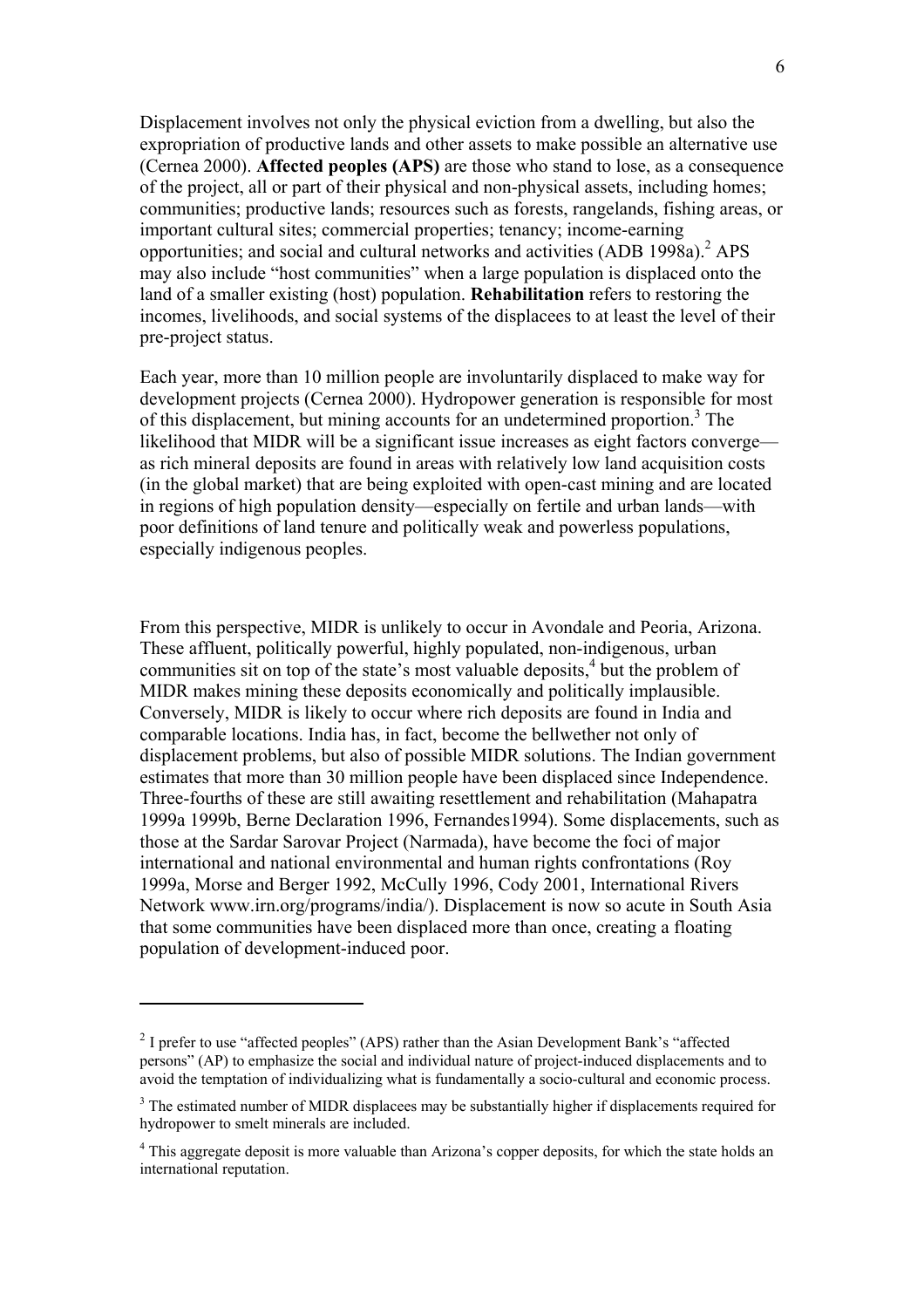By conservative estimates, mining displaced 2.55 million people in India between 19[5](#page-6-0)0 and 1990 (IGNOU 2001).<sup>5</sup> MIDR increased substantially since the 1970s as the country's coal production shifted from underground to open cast mining (from 40 to 156 million tons during the 80s alone). The issue has gone beyond economics and environment; local NGOs, such as Operations Research Group (ORG), a consultant of Coal India Limited (CIL), reported that MIDR is creating a pattern of "gross violation of human rights," and "enormous trauma in the country." NGOs and academic research centers have documented—in great detail—the difficulties in rehabilitating formerly sustainable communities dismantled by mining (Pandey 1998a, Fernandes 1994 , Mathur and Marsden 1998, World Bank 2001b). CIL confirms in an environmental impact assessment for one of its pending coal sector projects that the victims of resettlement "often end up as exploited contract laborers trapped in perpetual poverty or they simply leave the area, to reappear in the slums of the city or as squatters" (Berne Declaration 1996).

By the mid-90s, CIL's inability to deal with mounting MIDR problems was influencing its attractiveness to capital markets. Its policy of providing inheritable employment for displaced families has resulted in a sustainable economic liability. The World Bank required a distinct \$US 63M Coal Sector Environmental and Social Mitigation Project (CSESMP)—known as the Coal Indian Rehabilitation Project (CIRP)—as a condition for CIL's obtaining a \$US 500M loan. A large part of the CSESMP was a pilot project that helped CIL implement appropriate policies for environmental and social mitigation of MIDR and test the effectiveness of these policies on 25 of its 469 coal mines (Pantoja 1999, CSESMP Project 1996 on worldbank.org).

Unfortunately, no global survey has assessed the scale of MIDR. Available evidence suggests that the problem is significant: Freeport Mine in Indonesia has reportedly displaced about 15,000 people (Hyndman 1988, 1994), and the Ghanan Tarkwa mine forcefully removed 20,000 to 30,000 people from their homes (Coakley 1998, Goldfields Ghana Ltd. 2001, FIAN 2001).<sup>[6](#page-6-1)</sup> The southern Africa MMSD regional report discovered 37,000 displaced over 5 years (Sonengberg and Munster 2001).<sup>7</sup> I am unaware of any MIDR census for Latin America that would allow an estimate, but there are hints that the numbers may be high, especially if mineral processing plants and their allied hydropower plants are included in the count. For example, 25-35,000 people were forcefully relocated because of the Tucuri Hydropower Complex in Brazil, a dam whose economic justification was to provide power for aluminum smelting (La Rovere 2000). Cases of mining-induced displacement and resettlement are now highly visible in Papua New Guinea, Indonesia, the Philippines, Peru, Venezuela, Suriname, Guyana, Argentina, Chile, Honduras, Tanzania, Botswana, and

<span id="page-6-0"></span><sup>&</sup>lt;sup>5</sup> This figure is now quoted frequently in both official and non-official documents, including IGNOU 2001 (Pandey, personal communication).

<span id="page-6-1"></span> $6$  Another study in Orissa found that 79 villages with 3143 families and 2427 hectares were displaced between 1950 and 1993 (Walter Fernandez, J.C. Das and Sam Rao 1989).

<span id="page-6-2"></span> $<sup>7</sup>$  The Sonngberg and Munster (2001) report did not census or estimate the size of MIDR in Africa.</sup>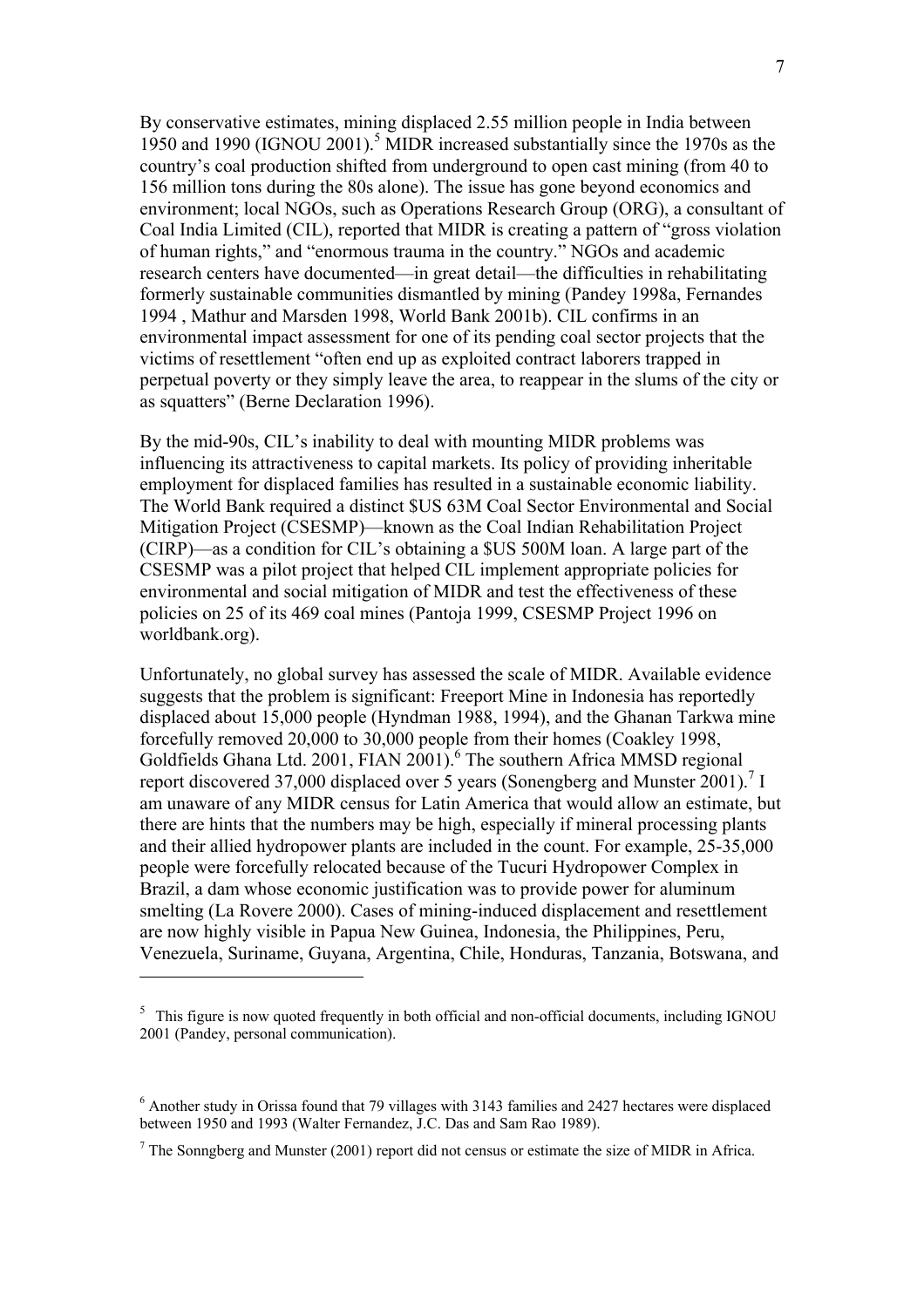<span id="page-7-0"></span>Namibia. Displacement can be expected to increase as national mining policies are liberalized, as companies opt for open-cast mining, and as rural population density increases (FIAN 2001)*.*

## **The Resettlement Effect**

MIDR is accompanied by what displacement specialists call the resettlement effect, which is defined as the "loss of physical and non-physical assets, including homes, communities, productive land, income-earning assets and sources, subsistence, resources, cultural sites, social structures, networks and ties, cultural identity, and mutual help mechanisms" (ADB 1998).

The risks of creating "new poverty"

 $\overline{a}$ 

Development-induced displacement unleashes widespread social, economic and environmental changes that follow well-established patterns. Although they vary in severity, these patterns are remarkably consistent regardless of what type of project or industry is responsible for the displacement (ADB 1998a, 1998b; Pandey 1998a, 1998b; Mathur 2001; Cernea 1999b, 2000; Downing 1998; Scudder and Colson 1982; Scudder 1996).

A frequently used model for organizing these risk patterns is the Impoverishment Risk and Rehabilitation Model (IRR), developed by the senior social policy advisor to the World Bank, Michael Cernea, and his team during their portfolio-wide review of the Bank's development-induced displacement experience (Cernea 1996, 1999, 2000; World Bank 1994).<sup>[8](#page-7-1)</sup> The model has subsequently been elaborated, tested and revised (Mahapatra 1999; Pandey 1998a, 1998b; Downing 1996b, 1998, Mathur and Marsden 1998; Agarwal 1998, Mathur 1999).

The most visible MIDR risk is loss of land. This loss, however, may address only 10- 20% of the impoverishment risks known to be associated with involuntary displacement. Investigations into displacement have found other potential risks that deeply threaten sustainability; these include joblessness, homelessness, marginalization, food insecurity, loss of common lands and resources, increased health risks, and social disarticulation (Cernea 1998, 1999, 2000, 2001; McDowell 1998). Worldwide academic research has confirmed this model, expanding its scope to include two additional risks: the loss of civil and human rights (Downing 1998) and the disruption of formal educational activities and loss of access to basic public services (Marsden and Mathur 1998).

Failure to mitigate or avoid these risks may generate "new poverty," as opposed to the "old poverty" many APS already suffer (Cernea 2002); poor people *do become even* 

<span id="page-7-1"></span><sup>&</sup>lt;sup>8</sup> A second well-known involuntary resettlement model, developed by Colson and Scudder (1982) and subsequently elaborated by Scudder (1996, 1997), focuses on the stages of the displacement process. Based on more than four decades of detailed anthropological investigations, this model has been supported in scores of field studies (Guggenheim 1997). Downing (1996, on the web at www.teddowning.com) has developed a social geometry model that focuses on the manner in which displacement reorganizes a peoples' social-temporal-spatial order. Ethnographic work by Aronsson (2002) supports and elaborates on this model.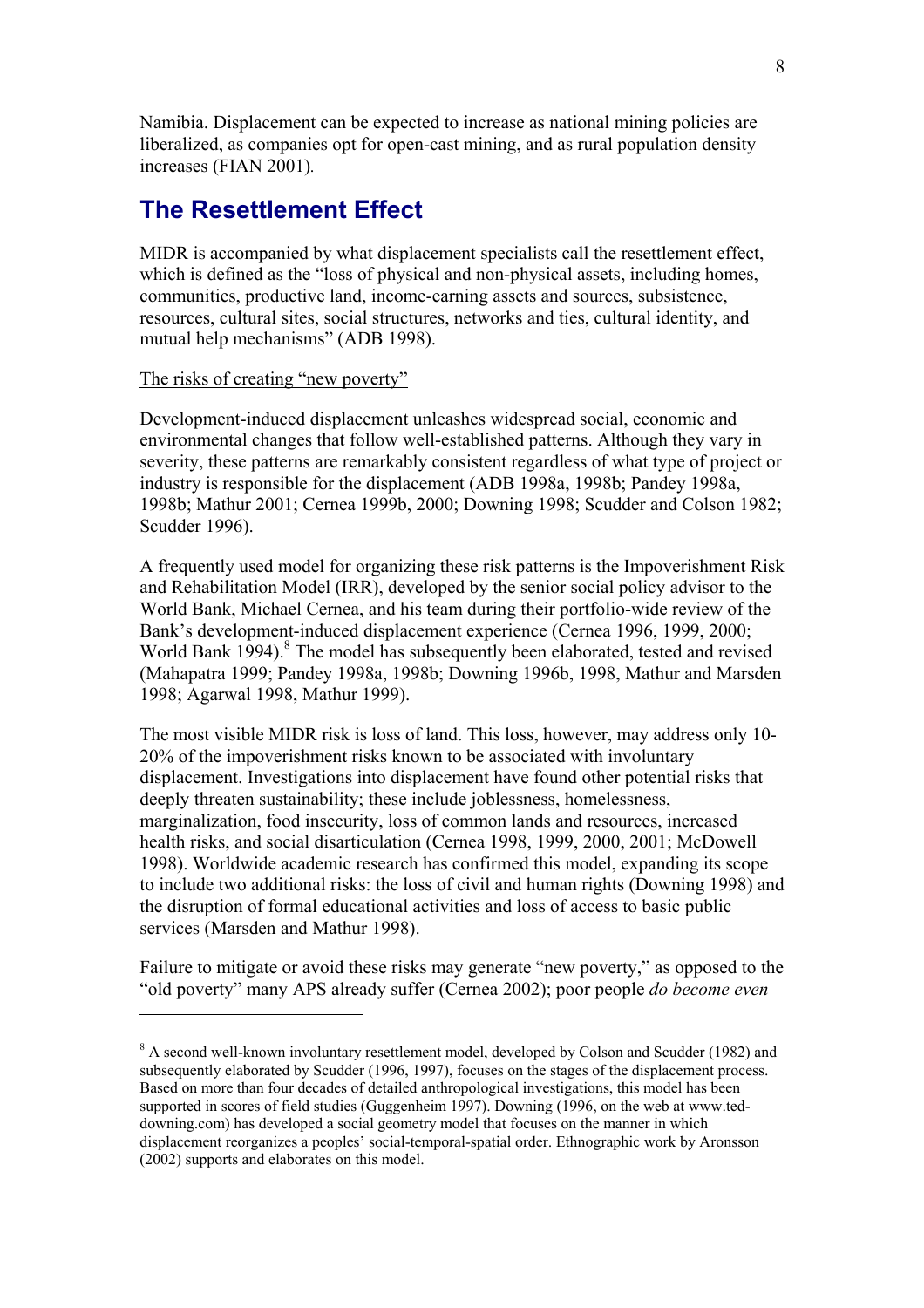*poorer* (Pandey 1998a; Aronsson 2002, Mathur and Marsden 1998). Measured in terms of daily survivability and human dignity, the loss for the poor, of even a small bit of resource, is devastating. Measured in terms of long-term impacts, MIDR significantly truncates social and individual chances for sustainable development. Societies that have endured for hundreds, if not thousands, of years can quickly unravel and disintegrate under the pressures of forced displacement. Conversely, properly developed actions that reduce—though they may never nullify—the effects of MIDR increase societal sustainability.

#### Landlessness

 $\overline{a}$ 

To better understand the concept of new poverty, let's more closely examine the risk of landlessness. MIDR raises the significant risk of landlessness by removing the foundations upon which productive systems, commercial activities, and livelihoods are articulated. This form of decapitalization and pauperization occurs not only from the loss of land to mining, but also as a result of the inability of the displaced to find suitable replacement land, either because of inflated local prices due to increased demand or because households use compensation paid for land to meet immediate survival needs that surface during resettlement (see Table 1). Decapitalization may also occur when the land's productive capacity is lost on account of mining-related contamination, flooding, or environmental damage.<sup>9</sup>

MIDR-related impoverishment from landlessness may take four forms: 1) the initial loss of land to mining, 2) damages to the land's productive potential in the surrounding, non-appropriated area, 3) subsequent losses in the productive value of land on account of environmental problems, and 4) loss of land occurring because landless people are unable to gain access to alternative lands.

Evidence of "new poverty" is surfacing in displacement studies throughout the world, but is well illustrated by pre/post displacement research on those forcefully resettled by six infrastructure projects in the State of Orissa in eastern India (Table 1). Following displacement, landlessness increased in all six populations, reaching up to five times its pre-displacement rates. The latter problem is reported again and again in involuntary displacements throughout the world.

<span id="page-8-0"></span><sup>&</sup>lt;sup>9</sup> Land-based productive economies—particularly in traditional agricultural and indigenous communities—often involve highly articulated knowledge of the land (ecological niches, fauna and flora) that is not readily transferable (OXFAM 2001, Downing et al 2002).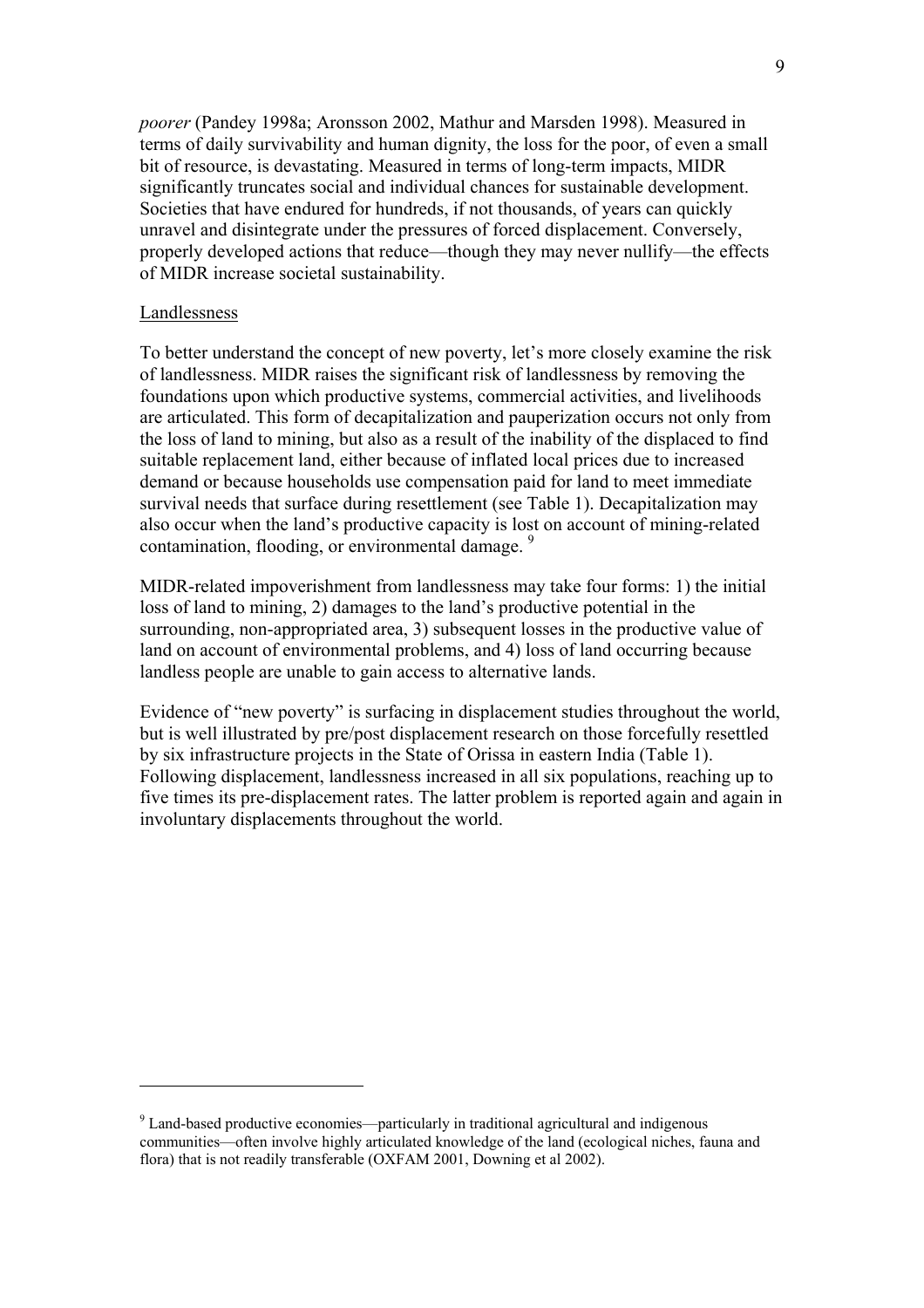| Table 1: How displacement produces new poverty: landlessness in Orissa, India<br>resettlements (adopted from Pandey's 1998a data by Downing 1999). |                              |                                     |                    |  |
|----------------------------------------------------------------------------------------------------------------------------------------------------|------------------------------|-------------------------------------|--------------------|--|
| Project                                                                                                                                            | <b>Families</b><br>displaced | % Landless among displaced families |                    |  |
|                                                                                                                                                    |                              | <b>Before</b><br>displacement       | After displacement |  |
| Sam Barrage                                                                                                                                        | 318                          | 24                                  | 38                 |  |
| <b>ITPS</b>                                                                                                                                        | 44                           | 12                                  | 75                 |  |
| <b>Ib Valley</b>                                                                                                                                   | 39                           | 56                                  | 92                 |  |
| <b>UKP</b>                                                                                                                                         | 74                           | 12                                  | 31                 |  |
| <b>NALCO</b> (mining)                                                                                                                              | 100                          | 20                                  | 88                 |  |
| <b>HAL</b>                                                                                                                                         | 44                           | 36                                  | 59                 |  |

#### Joblessness

As the eight-dimensional likelihood model predicts, MIDR is most likely to occur in rural areas. Observers unfamiliar with rural peasant and indigenous economies tend to overlook potential economic impacts not directly related to land ownership, such as the loss of wage employment, access to leaseholds and share-cropping opportunities. Post-displacement unemployment or underemployment is often chronic following the dismantling of the local income-generating resource base. Often overlooked are the loss of pre-displacement economic opportunities linked to recurring local and regional economic cycles and sustained social relations of production.

Determining whether or not mining improves the local situation requires investigating the overall employment losses and gains throughout all displacement stages: recruitment, transition, potential development, handing over, and incorporation (Scudder 1996, 1997a, 1997b; Scudder and Colson 1982). Assuming there are local hire provisions, mining increases employment—for some. It is increasingly difficult for an industry moving to less labor-intensive methods and toward more skilled labor to argue that it brings employment to unskilled local laborers (Lassey 2000). Only about 100 of 17,300 Freeport workers in the Grasberg mine are native to the mining area (Oxfam 2001). The argument that mining employment may substitute for lost local jobs is problematic and, in sustainability terms, does not hold if the lifespan of the mine is shorter than the lifespan of the sustainable economy it dismantles.

More evidence that MIDR generates new poverty is found in pre and post displacement employment studies, also conducted by Pandey (1998a, 1998b) and his research team. They discovered that before displacement about 56% of women were jobless; the figure rose to 84% after displacement. In the primary sector, employment dropped from 37 to 12 percent, while in the secondary sector it fell from 6% to nil. As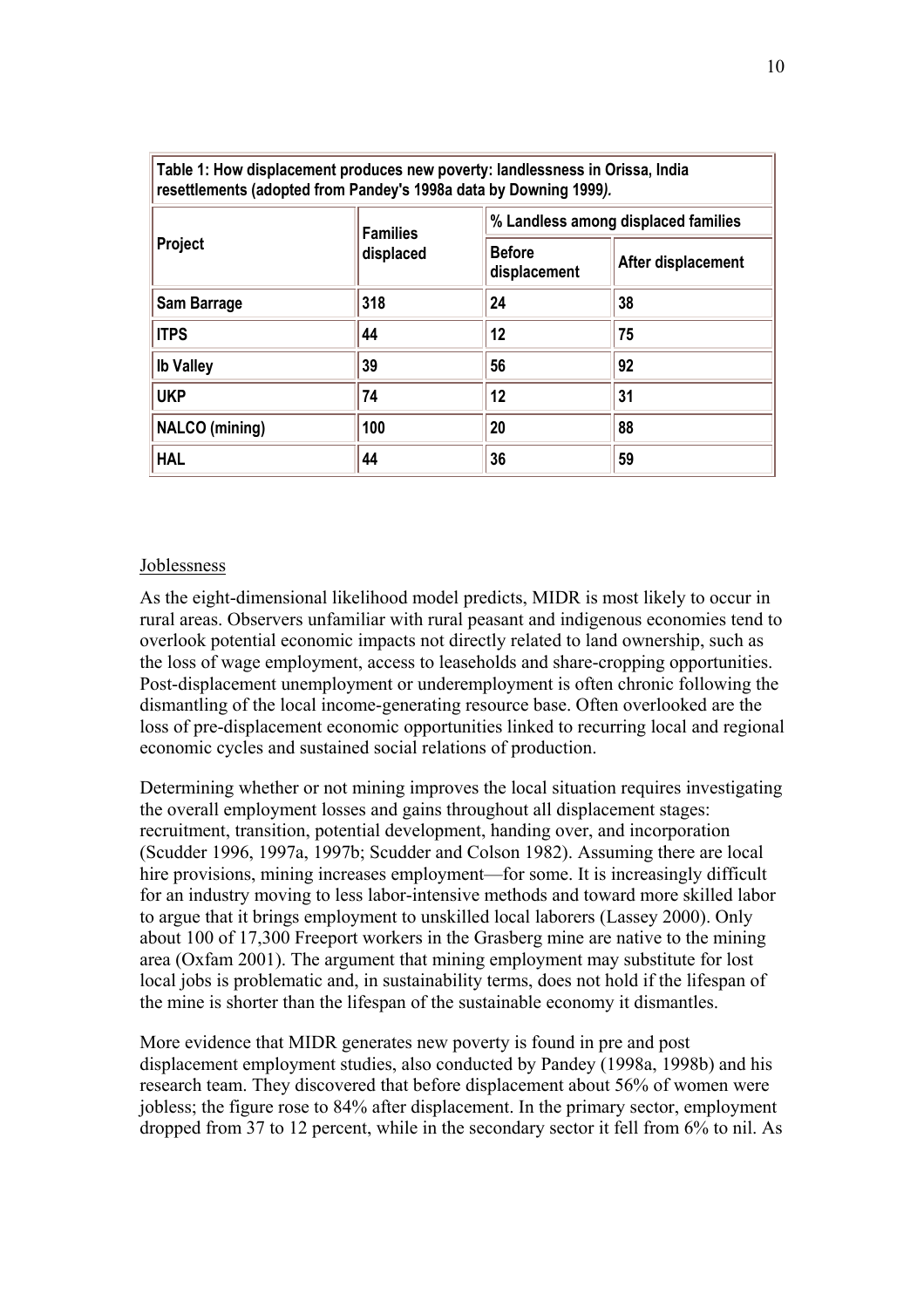a result, women who were already marginal in the production process were deeply downgraded*.* 

#### Homelessness

The pattern of new poverty persists in the third displacement risk, homelessness, defined as the "loss of house-plots, dwellings and shelter." For many people homelessness may be only temporary, but in poorly executed displacements, it remains chronic. New poverty becomes a problem when the losses go beyond the simple loss of a structure. Homelessness or the replacement of a house with a structure that its occupants may not consider "a home" is often associated with a profound loss of identity and cultural impoverishment as the symbolic importance of place, in terms of family cohesion and a remembered location for mutual support, not only from the household but neighboring households, is disturbed (Bonwell 1998, Downing 1996, [www.ted-downing.com;](http://www.ted-downing.com/) Aronsson 2002). Homelessness emerged as a major impoverishment risk for the former inhabitants of Teberebie in Ghana who were displaced by the American-Ghanaian gold mining company Teberebie Goldfiels Ltd. in the early 90s. Their illiterate chief signed an agreement for 168 housing units, but seven years later, the agreement was not yet fulfilled (Brande 1998).

#### The Risk of Marginalization

The risk of marginalization threatens displaced individuals and entire communities as they slip into lower socio-economic status relative to their local areas. Research has shown that such marginalization is accompanied by a loss in self-esteem, especially when the displaced become "outsiders" and "newcomers" in host communities.

#### Health Risks

Health risks associated with displacement are well documented. The already marginal health status of displacees is worsened by the stress and trauma of moving. Recurring problems are reported with resettled populations gaining access to safe potable water and safe sewage; increased diarrhea, dysentery and epidemic infections often result. As might be expected, the health impacts fall disproportionately on infants, children, expecting mothers and the elderly.

#### Disruption of Formal Educational Activities

An often-overlooked MIDR-associated risk occurs in the disruption of education and routine socialization. Cernea notes that "displacement and relocation often cause a significant interruption in the functioning of schools and in child access to education during the year of transfer or for longer periods of time. Empirical studies show that a number of these children never return to school and instead join the labor force at an early age. The chaos of relocation distracts parents from focusing on the concerns of their children as they struggle to reconstruct their physical and productive environment.

#### Other Risks

Comparable examples of new poverty have been documented with the loss of access to public services, increased food insecurity, the loss of access to common property,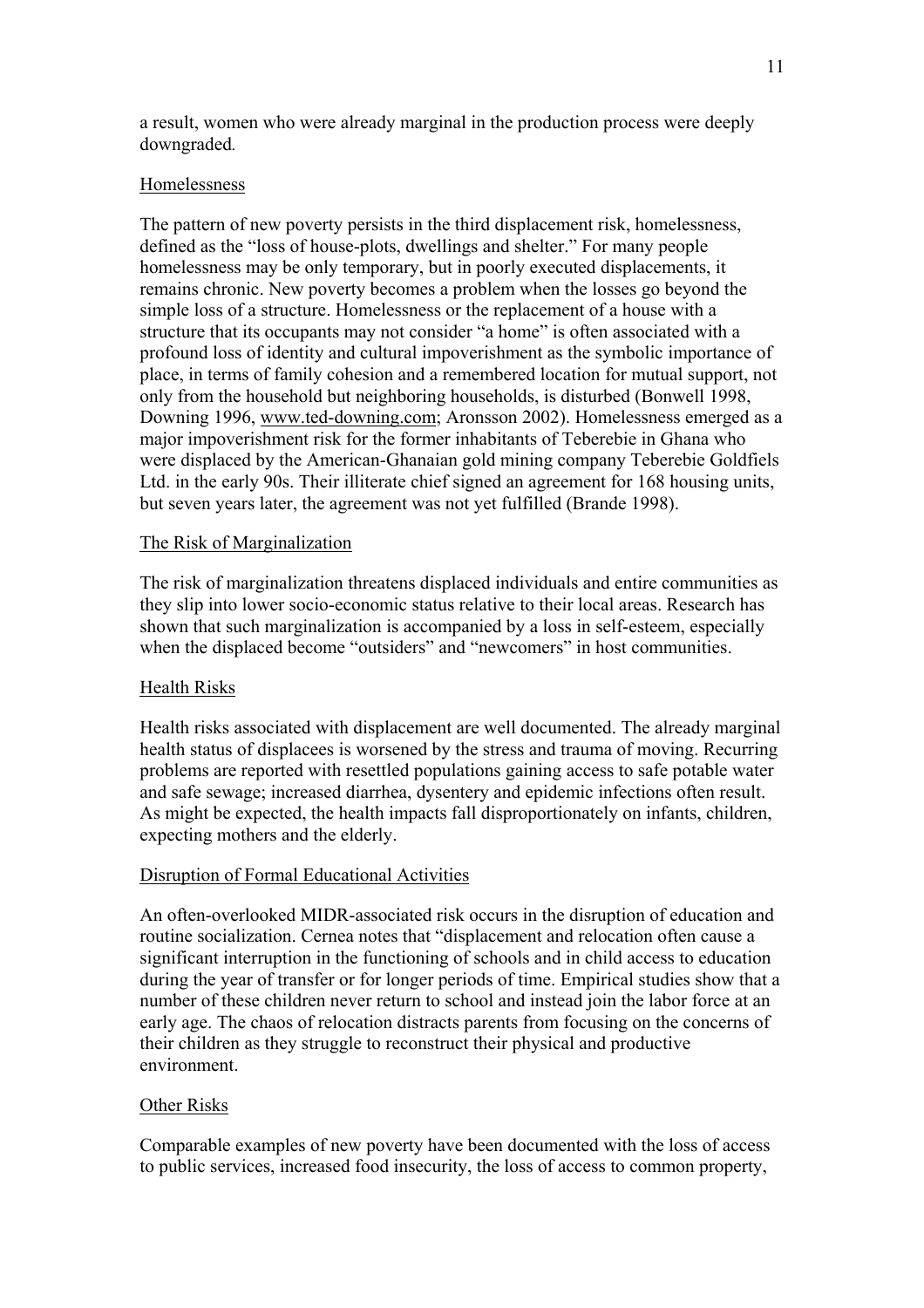<span id="page-11-0"></span>social disarticulation, and the loss of civil and human rights (see Kibreab 2000 on common property losses).

#### Vulnerable groups

Of those affected, certain groups—especially indigenous peoples, the elderly and women—have been found to be more vulnerable to impoverishment. This pattern has been observed in indigenous (tribal) areas in India, Peru, Papua New Guinea (PNG), Australia, the western United States, Canada, and northeastern Brazil (Fernandes 1991,1992, Downing et al 2002, Ali and Behrendt 2001). A study of 110 development projects taking place during India's Eighth Five Year Plan (1990-95) discovered that 1.6M people were displaced, of which almost half were tribal people (Pandey 1998a); quite often, their ownership rights to the land were in dispute (Mander 1999). As a general rule, vulnerable groups rely heavily on their surrounding environment, and alterations to the surrounding ecology are likely to overwhelm individual and community adaptive responses and result in displacement. When evicted from their land—the foundation of their culture—without appropriate compensation or rehabilitation, the damage to indigenous people is extreme.

Like indigenous people, women and the elderly are also more likely to be victims of the resettlement effect. Scheduled castes and scheduled tribal women in India were most adversely affected. The loss of authority and right was compounded by the breakup of families, a weakening of kinship ties, and a loss of the security and insurance created by family and kinship relationships. The situation was most dismal for landless women who were dependent on other people's land (where they worked as agricultural laborers) or on forest resources. These women became further impoverished and often destitute (Pandey 1998c). The poorest of the poor pay the price of other peoples' progress. Nahmad (1999) and Aronsson (2002) documented comparable impoverishment in Zimapan, Mexico.

Besides the aforementioned increase in unemployment, researchers identified two additional negative impacts on women resulting from their forced displacement by coal mines (Pandey 1998b). Women suffered from an increase in domestic violence, while their children suffered the long-term consequences of suspended or curtailed education ([Cepes](http://www.cepes.org.pe/coalition/Paises/Peru/Cas_Per/Articulo/MinyComu/ArtRonda.htm) 1999, Lassey 2000). As their productive activities in farm work, kitchen gardens, and the collection and sale of minor forest produce and other cottage industries decreased or ceased entirely, women were no longer productive contributors to their households, and lost social status within the community where they once held recognized roles. The authority and right they enjoyed as income earners in decision-making was weakened. Comparable degradations in women's contributions to assuring food security options were found by Bonwell (1998) in the Porgera Valley.

## Countering the Resettlement Effect

The means by which to avoid grafting new, displacement-induced poverty onto preexisting poverty are known. Forty years of studies and lessons learned in involuntary resettlement provide a rich vein of knowledge. Reasonable guidelines and checklists have been developed by international financial intermediaries and NGOs,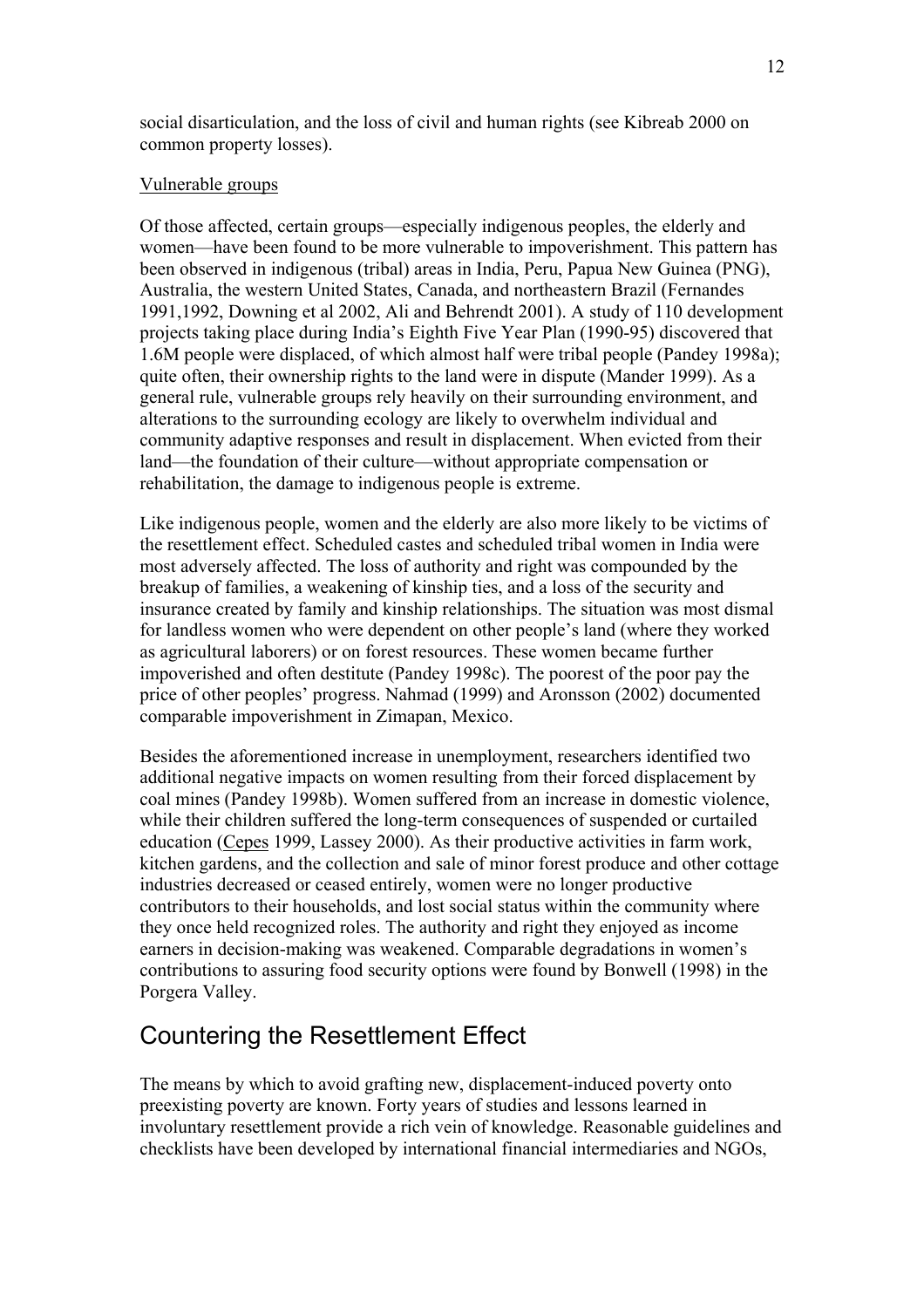and special assemblies offer reasonable guidelines on how to avoid landlessness and homelessness (The World Bank 2002; Asian Development Bank 1998a, 1998b, 2000; the Inter-American Development Bank 1999; Oxford Declarations on Involuntary Resettlement 1995 and 1996 [www.ted-downing.com](http://www.ted-downing.com/)).

The core wisdom is that restoration of livelihoods and rehabilitation are more likely when all potential impoverishment risks are identified early and when organizational and financial arrangements are made to mitigate or avoid these risks. Rather than dwell on the fact that mining displacements have not addressed these risks, I choose to focus on ways to get on track and avoid what all sides agree is an unacceptable outcome.

A key organizational step in reaching this objective is a **resettlement plan** (also known as a resettlement action plan), a time-bound action plan with a budget which sets out resettlement strategy, objectives, entitlement, actions, responsibilities, monitoring and evaluation. **Social preparation** is an integral part of the plan and involves the prior informed consultation with affected peoples—undertaken before key resettlement decisions are made—to build their capacity to deal with resettlement. Early in project preparation, APS—individuals, households and communities—are identified. **Impoverishment risk assessments** are also made at this time. Assessments examine risks in the ten known risk categories, and include identification of the risk exposure of **vulnerable group**s more likely to suffer disproportionately from the resettlement effect. Based on the assessment, social preparation and identification of vulnerable groups, **entitlements** are defined**. Entitlements** include the range of measures, including compensation, income restoration, transfer assistance, income substitution, training, benefits and other actions due to affected people—depending on the nature of their losses—to restore their economic and social base.

A clue to restoring or improving incomes and livelihoods of affected peoples surfaced in the previously referenced 1994 World Bank-wide resettlement review. The Bank discovered that decades of dismal performance were due to their projects' flawed economic analyses and to methodologies that failed to deal with the risks previously mentioned. Under-financing of the resettlement component was a key cause of failure. "Less than 30 percent of all resettlement plans were found to mention economic rehabilitation programs beyond compensation" (World Bank 1994). Failure to properly account for involuntary resettlement costs can, under certain circumstances, also turn otherwise profitable projects upside down. Pearce (1999) reports on a 1993 internal Bank study by Guttman showing that if the resettlement costs of a project were no more than 10% of its total costs, a 50% overrun could jeopardize the rates of return on 30% of the projects. If resettlement costs were under 10% of the total project costs, overruns were not likely to threaten the internal rate of return.<sup>10</sup>

<span id="page-12-0"></span> $10$  Some operations may be running so close to the margin that a small increase in costs to cover involuntary resettlement could pose a financial risk. A venture operating on such a thin margin is probably not commercially viable—with or without MIDR. If externalizing the resettlement costs is the only difference between a profitable and non-profitable venture, then what profits there are in the operation are being transferred out of the livelihoods of the displacees.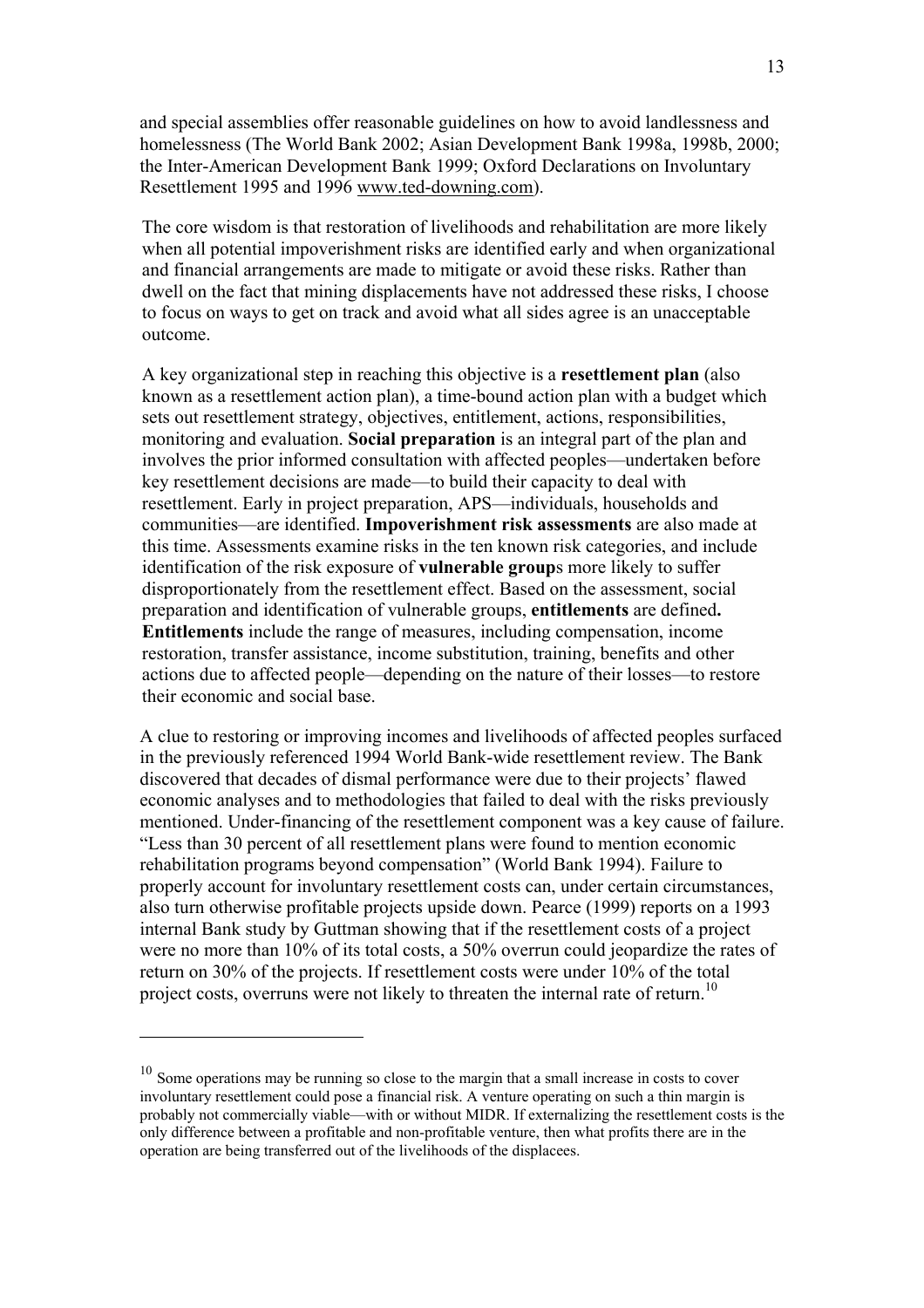It is important to distinguish between involuntary displacement goals and means (Figure 1). There are three possible goals or anticipated outcomes for the displaced. The least acceptable is simply to **displace** them without concern for their shattered livelihoods. Those responsible often justify this brutal option with claims that the occupants had no legal or recognized rights. **Relocation** involves some commitment to compensation for, or rebuilding of lost assets, particularly infrastructure such as housing or lost public facilities, at the new location. Those displaced are left to reestablish productive systems on their own. **Rehabilitation** entails processes provided in addition to compensation and relocation in order to ensure that, by having income streams, livelihoods and social systems restored, affected peoples and their offspring are substantially better off as a result of the project (Mander 1999, ADB  $1998a$ .<sup>11</sup> The objective is to reach a point where the displacees are not worse off than they were before displacement. Rehabilitation or restoration only ensures that the rehabilitated society can continue *as it was*. Sustainable development—the highest goal—involves not only relocating and rehabilitating the displacees, but assuring that they are better off than before and that they are beneficiaries of the project that was responsible for their displacement in the first place.<sup>12</sup>

<span id="page-13-0"></span> $11$  A major issue is when the baseline is set and whether adjustments should be made for the opportunities for development lost in the chaos of displacement.

<span id="page-13-1"></span> $12$  Care should be taken not to confuse the rehabilitation of communities that are displaced by mining with the rehabilitation efforts frequently called for after a mine is decommissioned. Moreover, speaking of compensation interchangeably with rehabilitation can be used in effect to devalue the scope of rehabilitation (Mander 1999).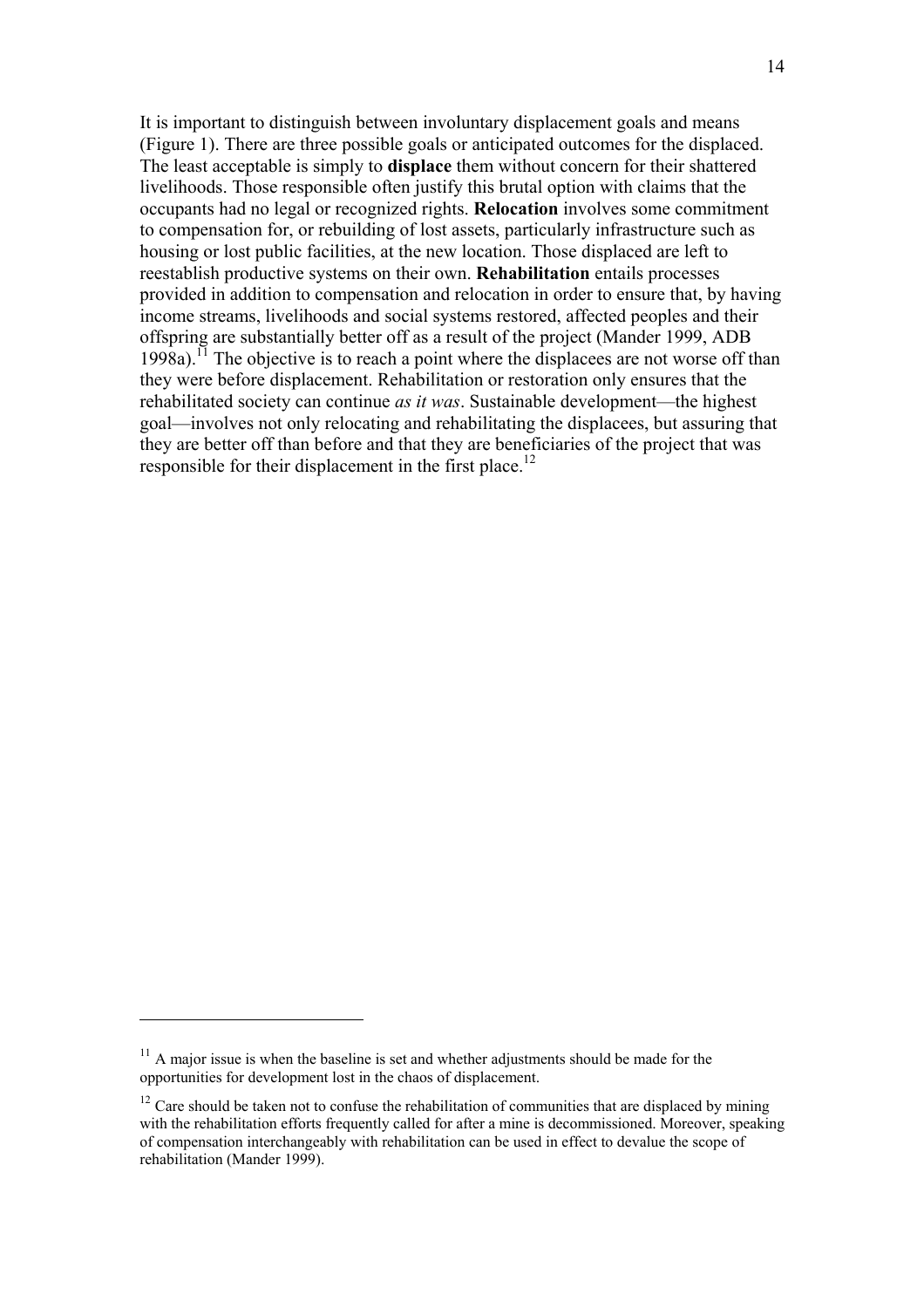

Figure 1: Goals and Means for improving the performance of MIDR

Note: Investments include grants, benefit-sharing arrangements (van Wicklin III 1999), business development arrangements, educational development, and so on.

MIDR goals can be accomplished by three broad means. **Forced appropriation**  involves taking assets of the displaced without compensation. Though project owners may think such a scenario unlikely, displacees are sometimes deprived, without compensation, of something they see as an asset. **Compensation** is money or payment in kind to which the people affected are entitled in order to replace lost assets, resource or income (ADB 1998a, Mander 1999). Compensation can be made at appraised value (for tax purposes, for example), market value or replacement value. If all lost assets are compensated at replacement value, the displacees might appear, in terms of that asset, to have reached the line where they are neither worse nor better off. This would not be true, however, unless compensation included a transaction cost accounting for the effort expended to replace the asset and its lost productive returns. Compensation—in whatever form—does not entail investment or benefit sharing. **Benefit sharing** occurs when the displacees share in a project's benefits. These shares may include project equity, benefit sharing arrangements, educational investments in the displacees and their children, development of micro enterprises, or grants. Project owners, financiers and governments are apt to mistakenly call relocation and rehabilitation costs benefits for the displaced. If a mining promoter is injured in a car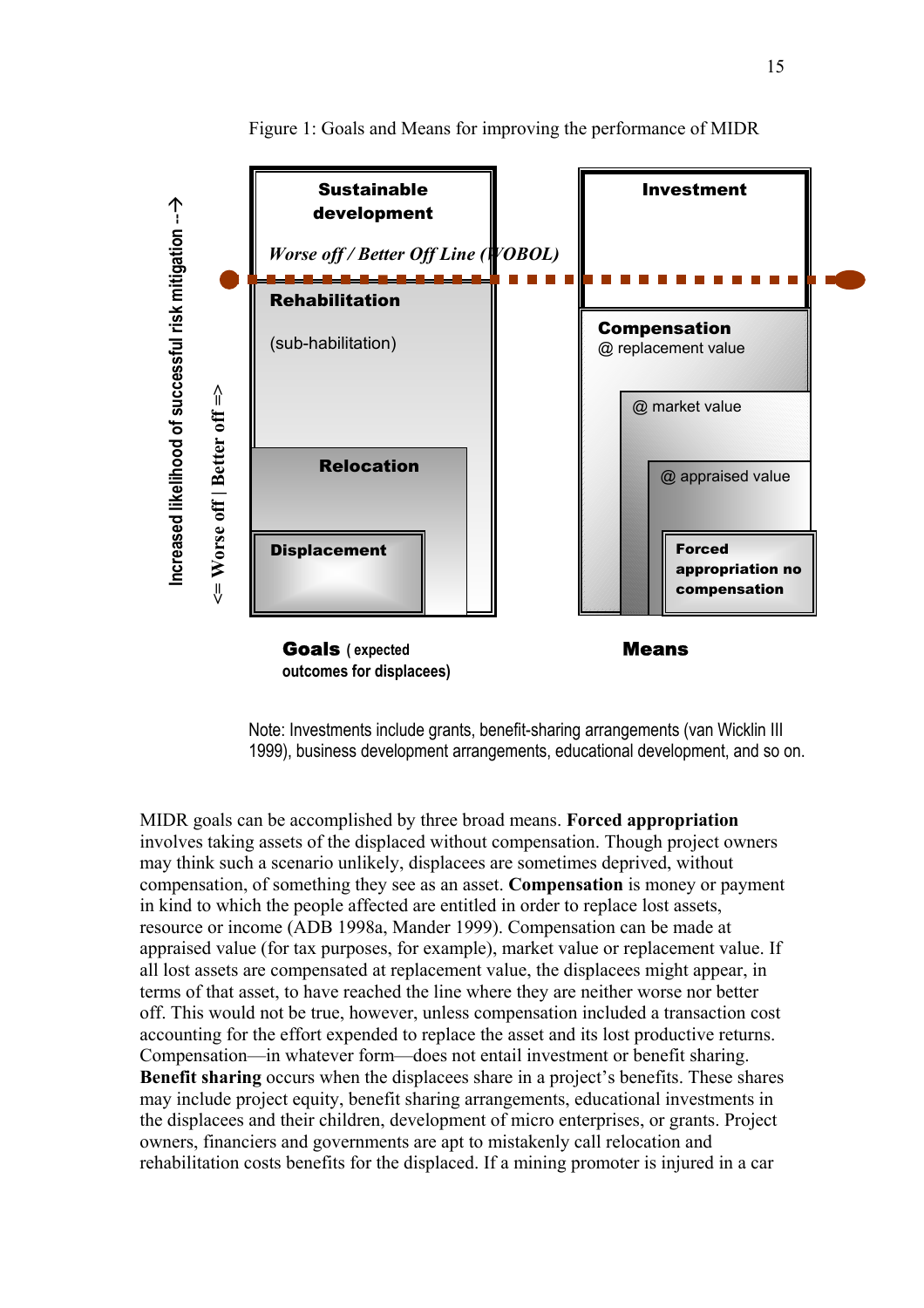<span id="page-15-0"></span>accident when hit by Mr. X, would the promoter call the damages Mr. X pays for his injuries benefits?

#### Compensation Dilemma

Compensation by itself cannot adequately restore and improve the income levels and livelihood standards of people subjected to expropriation and forced displacement. Involuntary resettlement projects have persistently been unable to reach these goals. Projects are faced with persistent problems in reaching sustainable development goals (Downing 2002; Pearce 1999; Cernea 1999a, 1999b, 2002): expropriated assets are undercounted, replacement prices are undervalued, problems emerge in measuring non-physical losses, non-market incomes prove difficult to calculate, changes in values between the time of assessment and payment are not considered, payment is delayed, and corruption sometimes runs rampant. From the operational perspective, goals are forgotten as compensation*—not rehabilitation or sustainable development* becomes the goal rather than a means to help ensure a sustainable outcome*.*

Examining these problems, specialists conclude that involuntary resettlements have been persistently under-funded and dislocated people persistently undercompensated (Cernea 1999a, Ericksen 1999). Asset replacement through compensation does not prevent affected peoples from being worse off. The disruptive process of displacement leads displacees into playing "catch up," and assets must be created through investment in ways to reestablish income streams and build wealth. The root cause of this problem is the "basic incompatibility between goals (restoring and improving incomes) and means (compensation for losses) … the goals are inherently condemned to remain most often and chronically unreachable" (Cernea 2002).

## **Defining Liability**

#### *When law can do no right Let it be lawful that law can bar no wrong.*

#### **Shakespeare, King John Act 3**

Impoverishment risk assessment may provide a fairly good estimate of losses and rehabilitation costs (measured in terms of time, restorative actions and money). But the key question remains: *Who pays for countering the resettlement effect in mininginduced displacements and resettlements*?

#### Externalizing Costs

At present, mining, financiers and governments are externalizing displacement costs onto the weakest party, the displacees. It may be argued that profiting from a mining endeavor without paying the costs for rehabilitation of newly created, local poverty is morally indefensible. In such a situation, the poor are in effect taxed to benefit those who profit financially from the mine. Arguments that displacement is for "the greater common good" are difficult to defend if revenues flow to a select few (Roy 1999a).

On the other hand, it is accepted business practice to reduce costs by having someone else pay them. Costs may be rolled into a fee or the price, or transferred to a third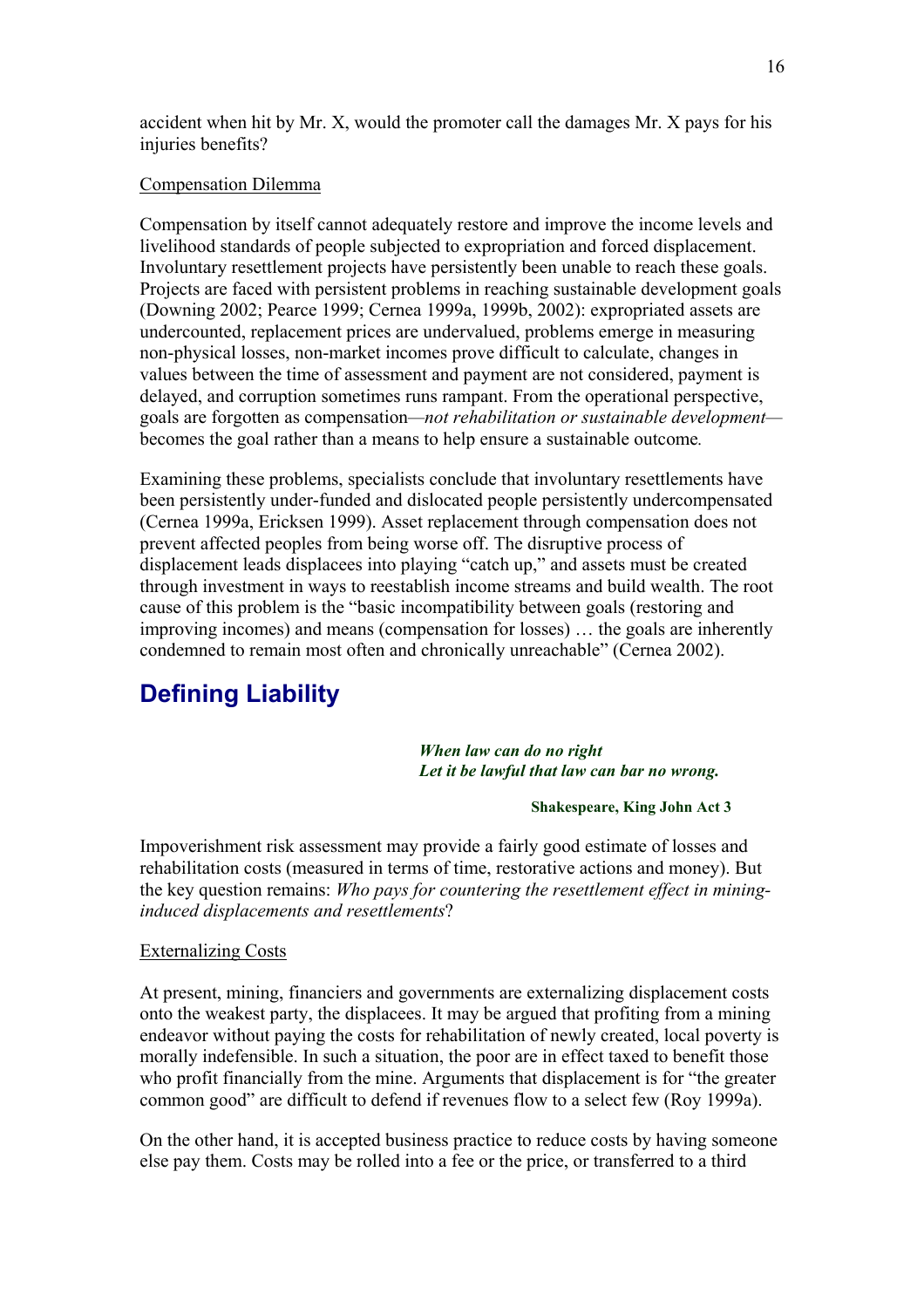party. Such transfers to third parties are coercive, especially when the costs are transferred without their consent. If the recipient gains benefit, then the transfer might be economically justified. But if the unfortunate third party gains no benefit from the transaction but must pay the price, then there is no economic justification. Willingly or unwillingly, the third party is subsidizing whoever is benefiting from its loss. Justification for this outcome might still be made on moral, but not economic, grounds.

Ironically, the cases for and against externalization are both made on moral, not economic, grounds. Some argue that because governments grant companies concessions for mining, they accept responsibility for the resulting impoverishment. While establishing blame, this argument moves us no closer to a solution. Governments might claim that they did not accept responsibility because neither the risks nor the possible mitigating steps were identified. Governments might also be indifferent to the plight of the displaced; in such a case, mining interests and their financiers are considered willing accomplices to what may be judged by others to be an unethical business transaction.

Concerns over liability occur at three levels, depending on the degree of regularization of obligations. Some liabilities are widely acknowledged (**acknowledged liabilities** in Figure 2). Other liabilities are not currently accepted though scientific research has found them valid (**possible liabilities**). Liabilities for health and social disarticulation impoverishment impacts fall within this range. A broad, unstable band of **probable liabilities** falls between the possible and the acknowledged. Examples include liability for rehabilitation, for accepting the emerging international finance intermediaries' safeguard policies on involuntary displacement, and for drafting and following corporate responsibility statements. This range should be of particular interest to our discussion of MIDR—especially when external events are pressing for a redefinition of what risks should be shifted from the probable to the acknowledged liability side.

The boundaries between acknowledged, probable and possible liabilities change. Despite disagreements over details, predefined liabilities are preferred since they regularize obligations for all concerned. An excellent example is workman's comprehensive insurance (workman' comp) whereby employers' liabilities for on-thejob injuries are clearly defined and, except in the case of gross negligence, companies pay their premiums and insurance underwriters anticipate and pay legitimate claims. Employers post notices and employees may opt out of the plan if they wish, accepting the risk that they may not be paid if injured, but retaining the right to sue. The resulting system regularizes obligations and transforms an uncertainty into a fixed cost[.13](#page-16-0)

Until recently, stakeholders have been willing to absorb the costs of dealing with MIDR. Each company anticipating a displacement must at the least subjectively assesses its administrative, political, moral and financial risks, including the costs of

<span id="page-16-0"></span><sup>&</sup>lt;sup>13</sup> I favor the implementation of a development-induced displacement insurance, based on the structure of workman's compensation, as a comparable solution to the MIDR impoverishment problem (Downing 2002).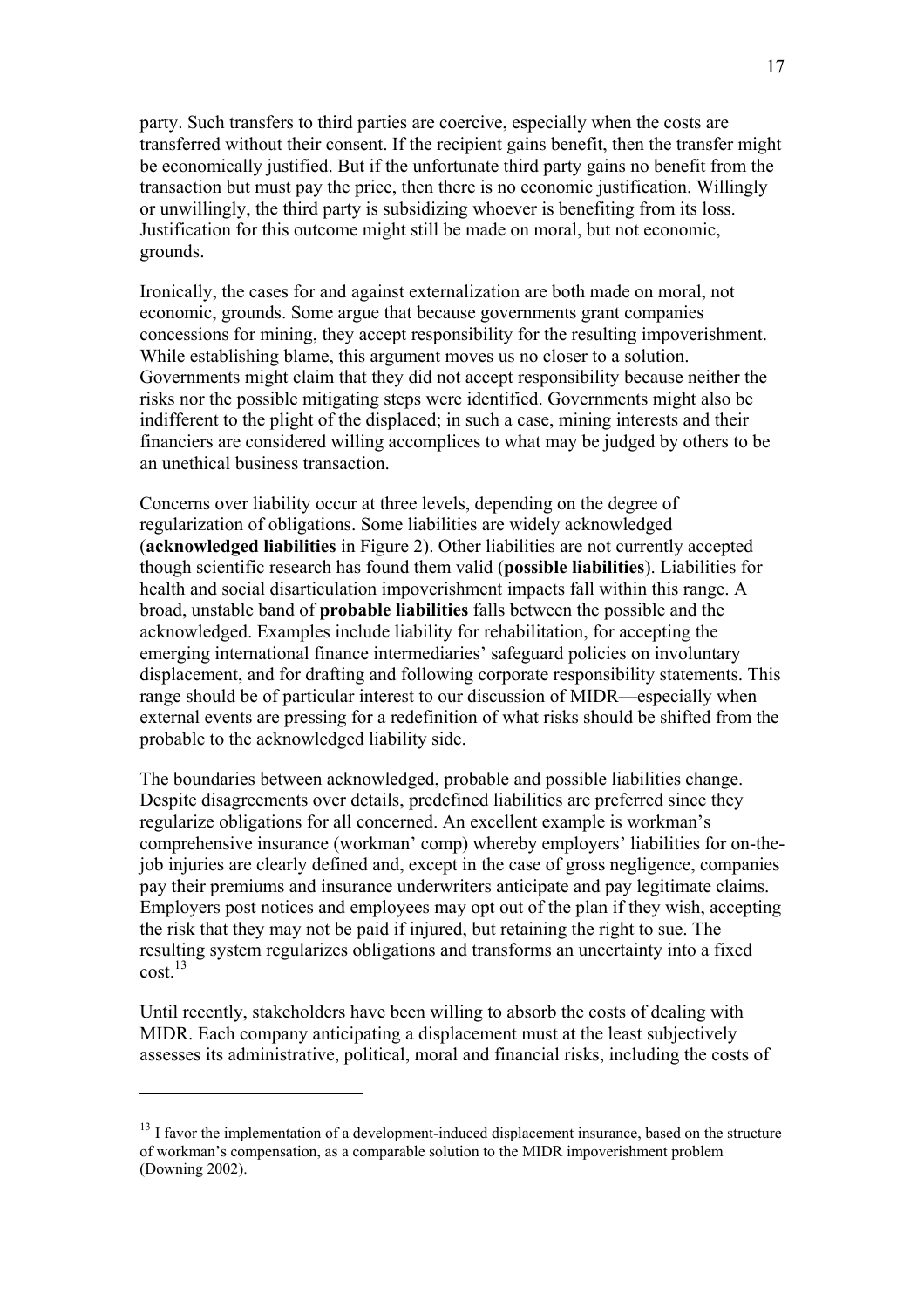possible work stoppages and delays, political controversies, trouble shooting, corporate board time, security, strained government or NGO relations, and the like. Risks to the displaced, although critical to the displacees, are not given center stage. That companies routinely ignore MIDR risks to people affected by their projects testifies to displacement's low industry profile. In contrast to workman's compensation, in which businesses are compelled to purchase insurance to limit their liability, companies have no compelling reason to do more than the legally required minimum in dealing with MIDR.

Pressures are now building from many directions to regularize liabilities that until now have been viewed as probable and possible liabilities. Governments are rethinking their willingness to absorb the new poverty created by involuntary displacement in light of public concern for local impacts. Environmental and human rights organizations are forming alliances to champion the cause of the powerless. International development banks and insurers are increasingly accountable to political pressures from developed countries. Increased scientific knowledge, including longitudinal before/after studies, of involuntary displacement processes has found that compensation is not sufficient for rehabilitation. In sum, the economic reasoning underlying the notion that compensation paves a yellow brick road to the restoration of livelihoods or post-displacement, sustainable development is wrong (Cernea 1996, 1999, 2002; Pearce 1999; Kanbur 2001, Downing 2002, Scudder 1997).



**Figure 2: Regularizing Liability**

**Degree of Regularized Liability** 

Pressures to redefine liability is also appearing in different forums: in NGO recommendations and declarations; in consultants' terms of reference; in compensation arrangements within eminent domain; in self-imposed standards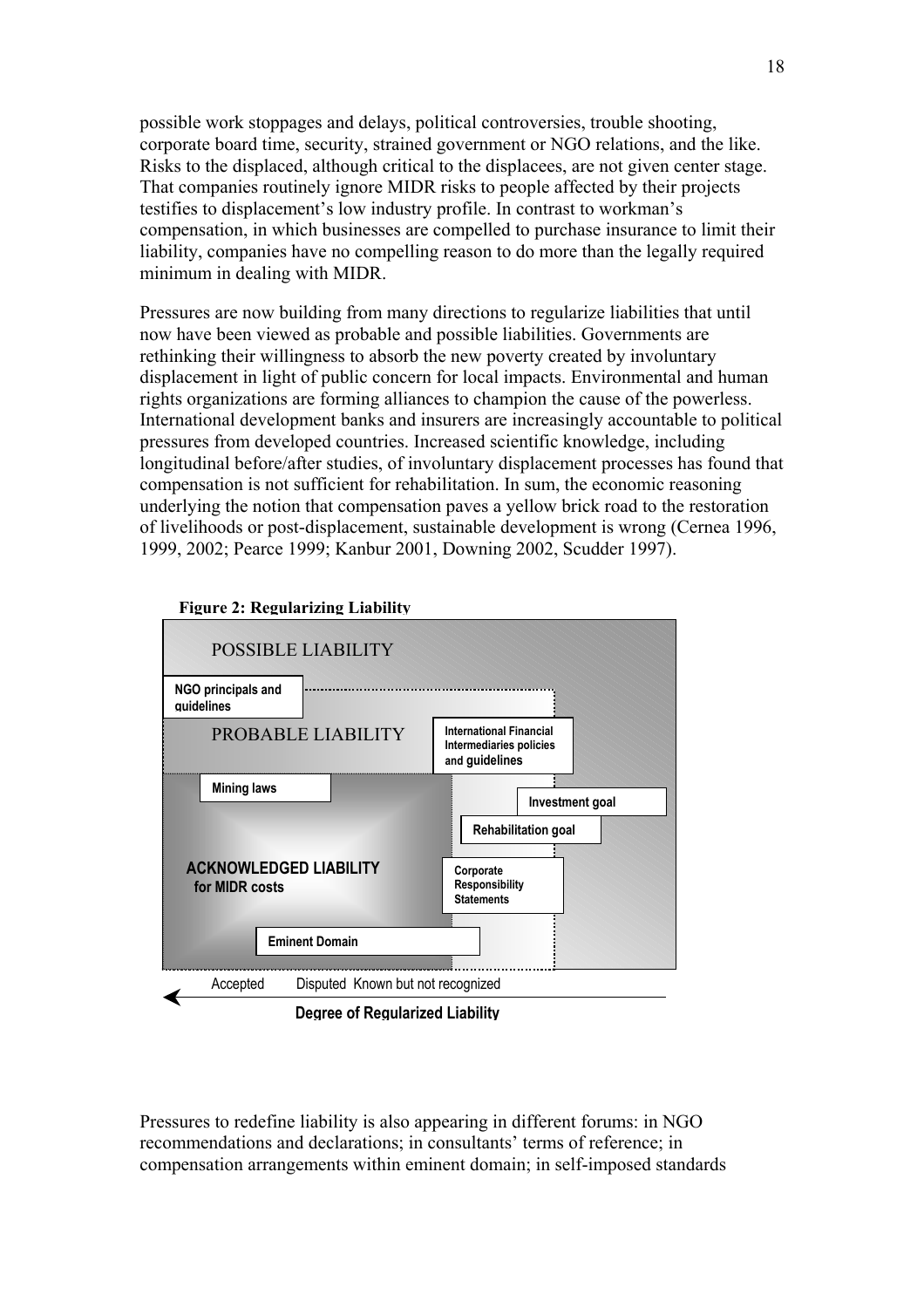through corporate responsibility statements (CRS); in the redrafting and/or harmonization of liability and compensation parts of legal frameworks on mining, environment and indigenous peoples; and in the redrafting of involuntary resettlement policies and guidelines by international development banks. An example of such changes can be seen in eminent domain; legal theories in India are moving in the direction of providing for relocation costs (especially of relocated businesses) and the government taking limited "use rights" to land rather than acquiring the land outright (Ramanathan 1996). A company might likewise obtain only these restricted use rights to land.

#### Liability Limits

 $\overline{a}$ 

Liability limits are established by setting different goals, restricting or broadening eligibility criteria, expanding or restricting spatial and temporal boundaries, and by including or excluding different risk elements.

Entitlement or eligibility criteria may be restricted by arbitrarily creating geographic boundaries to a displacement. Occupational categories may likewise be precluded from entitlement—the most problematic of which would be the displacement of small-scale miners by large-scale mining.<sup>14</sup> A major liability limitation issue involves determining which risks are and which are not acknowledged. Scientific investigation has moved some impoverishment risks within the realm of possible or probable risks, but they are not yet acknowledged liabilities. The most difficult of these are impacts not directly related to the taking of land or the destruction of physical assets like dwellings.

A more subtle way to limit liability is to declare that payments or actions be limited to "direct economic and social impacts." This method was recently folded into the World Bank's revised involuntary resettlement operational policy. In effect, the indirect/direct clause allows the borrower to arbitrarily define its liability at almost any point simply by calling a cost "indirect." At a Chile dam, for example, Garcia-Downing and I report (2001) the project owner's decision that only those directly impacted were eligible for assistance, meaning that assistance would go only to those whose homes ended up under water. A set of poor indigenous people along the shoreline of the reservoir were ineligible, even though they were placed under pressure to leave their land and make way for planned shoreline tourist developments. The correct, economic litmus test should be: If the costs would not have accrued without the project, then they are project costs and must be factored in.

<span id="page-18-0"></span><sup>&</sup>lt;sup>14</sup> It is unclear whether or not small-scale miners displaced by large-scale mining projects should be entitled to displacement compensation or better. Often the original exploiters of mineral wealth in an area, small-scale miners are suddenly excluded from any mining activity and lose both an essential source of income and an identity as legitimate miners (see [Community Aid Abroad](http://www.caa.org.au/campaigns/mining/impact2.html) 2001). From the perspective of sustainability, an argument can be made that groups that have persisted on-site and in established communities for three or more generations should be considered relatively stable societies.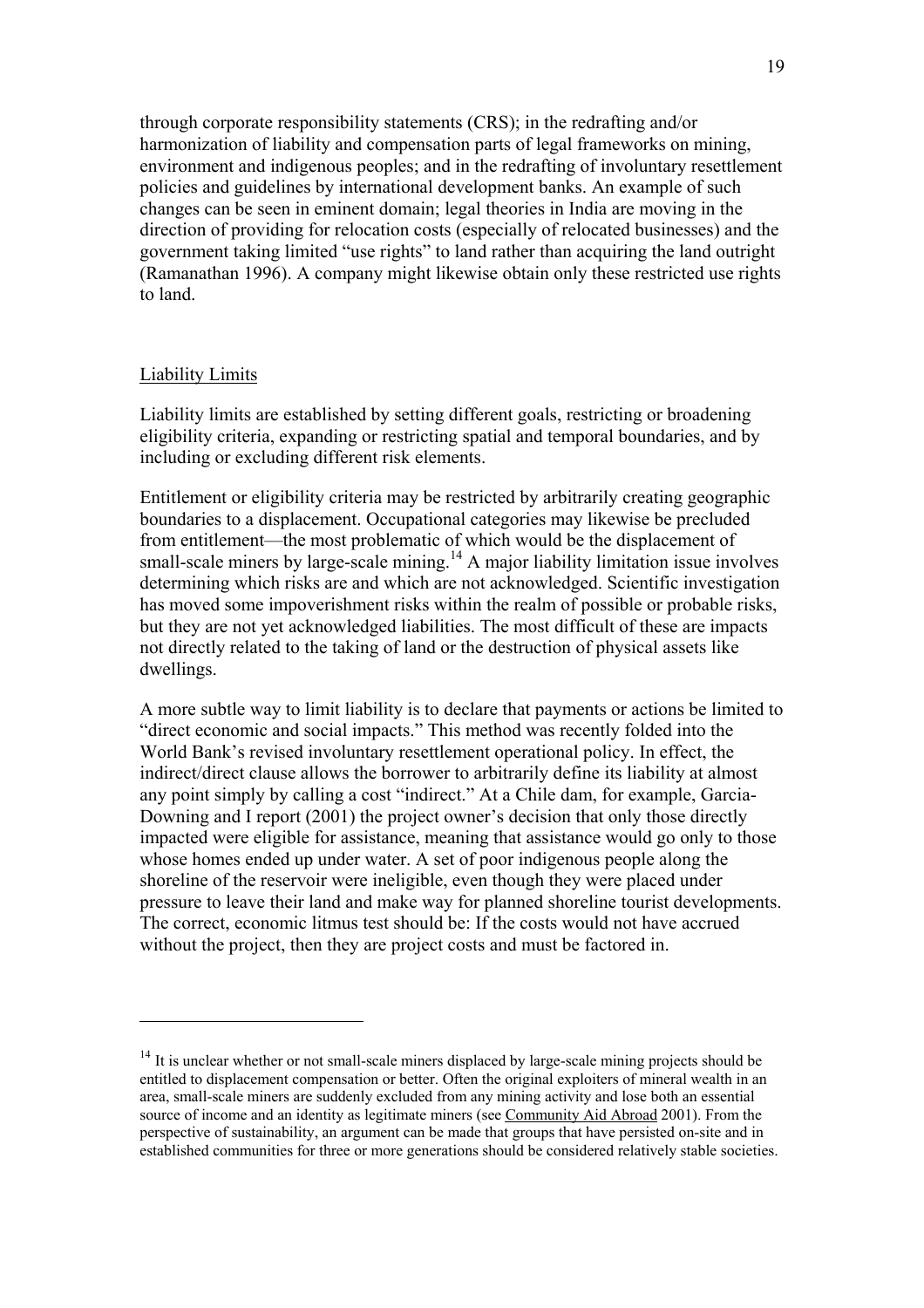<span id="page-19-0"></span>Moral and economic arguments are being mustered around the issue of liability limits as companies, financiers, governments and NGOs attempt to nudge the liability boundary. And moral arguments can make the leap from academic debates to laws and policies. The ongoing discussion over displacement goals—restoration, rehabilitation and sustainable development—may have a strong impact on liability by redefining what is and is not regularized liability (Figure 2).

Governments have slightly different risk profiles than private sector companies or affected peoples. Unlike other stakeholders, governments have the option of limiting liability by declaring themselves immune from the legal actions of citizens, but they are not unaccountable. Unlike companies that may be bought, sold or simply vanish, governments persist and must, at times, to be held accountable or be forced to pay the costs of unacknowledged, unmitigated liabilities that, in the end, become mininginduced, new poverty.

### **Ways Forward**

 $\overline{a}$ 

#### *"Should the cost of reducing poverty for some be paid in the coin of impoverishment for others?"*

#### **Cernea 2002**

Mining–induced displacement and resettlement and the new poverty they create are not high priority issues for the industry (see corporate survey by Warhurst 1998). This report suggests, however, that circumstances are forcing it to the surface. Issues of liability, demographics, politics, economics, and geology are already limiting mining companies' access to land and investment capital in some areas.

The MIDR process is, from the scientific perspective, well understood. Forty years of studies and lessons learned in involuntary resettlement offer up a rich vein of knowledge. The literature on displacement is mature, rich and expanding, but largely composed of ethnographic case studies. Displacement theory itself is in its infancy barely beyond classificatory schemes of phases and identification of risk factors. And the rich experience of peoples, including those who have survived forced displacements, is untapped. Building on the available knowledge base, (somewhat) reasonable guidelines and check-lists on avoiding landlessness and homelessness have been developed by international financial intermediaries, NGOs and special assemblies. Clarity is missing in how to deal with other impoverishment risks, particularly health. Investigations are urgently needed on the effectiveness and socioeconomic consequences of deploying different investment options.<sup>15</sup> Avoidance of new poverty will clearly come from arranging sufficient financing and moving beyond compensation to an equation based on "compensation + investment + standalone financing."

<span id="page-19-1"></span> $15$  Investment options include foundations, benefit-sharing schemes, education development, grants, and small business development (related and unrelated to the temporary mining operations). A key question is the effectiveness of these options for jumpstarting sustainable development and when they should be deployed (before, during or after relocation). My work on the Pehuen Foundation might help (Downing 1996)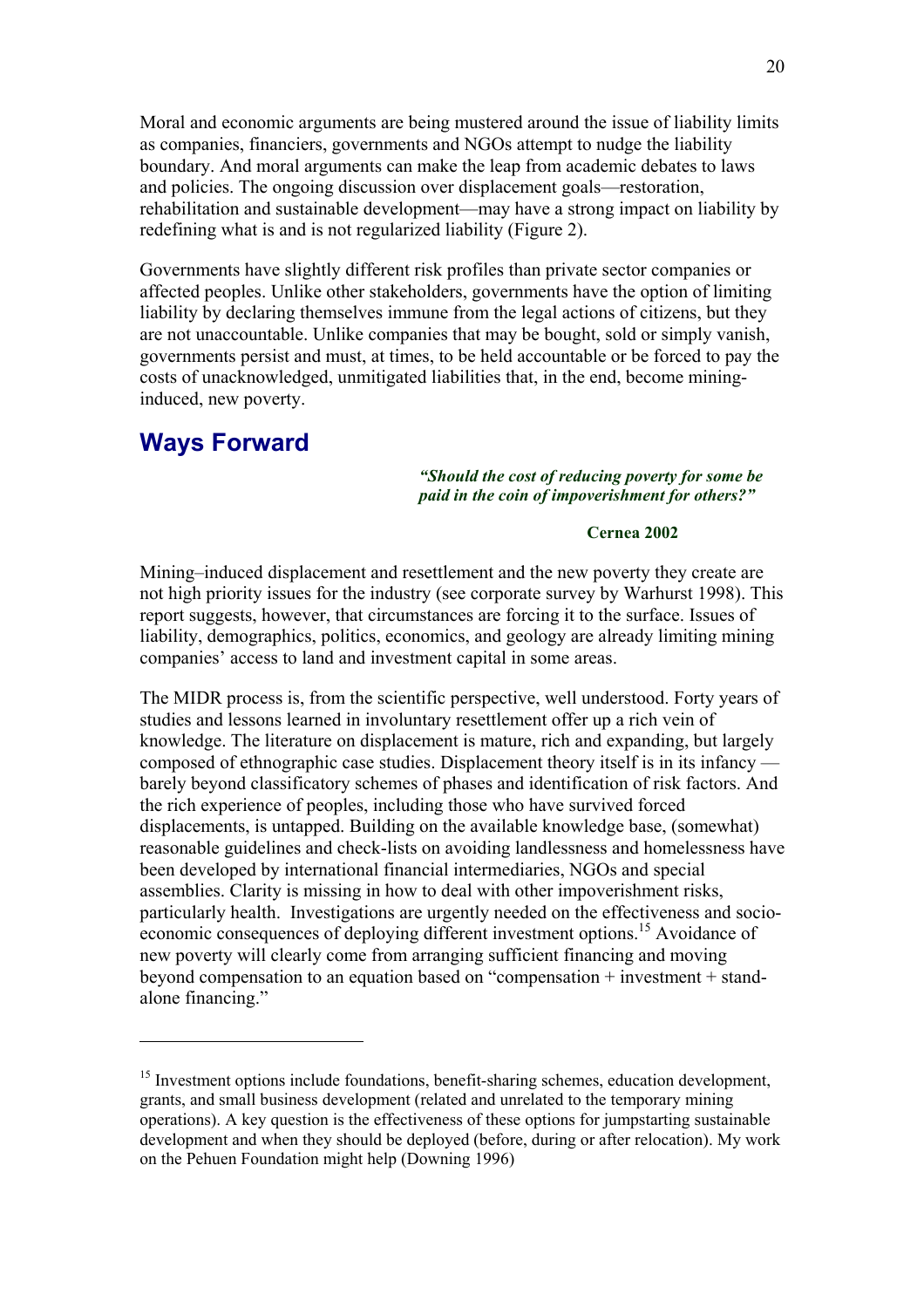The key players are poorly prepared to respond to the problem. Mining companies recognize that, while well qualified in construction and engineering, they are not in the business of social development, poverty alleviation, or rehabilitation. Likewise, forced development-induced displacement is not a socio-political problem routinely faced by most governments. The fact that NGOs or academics have had long experience with a group before displacement does not mean that they are any more prepared than the displacees to deal with the immense economic and social disruption caused by involuntary displacement. Only one university is training peoples in development-induced displacement, and the first international professional organization—the International Network on Displacement and Resettlement, [www.displacement.net—](http://www.displacement.net/)was only formed in 2000. For the immediate future, the solutions for on-the-ground displacements are likely to be ad hoc, their outcomes varying with the quality of the displacement specialists who create them.

It is too early to expect harmonization and the emergence of a detailed industry-wide approach. My suggestion of developing involuntary displacement and resettlement insurance to protect affected peoples from impoverishment is probably politically premature; too many issues are on and under the table. In the meantime, nasty things are happening to innocent people.<sup>16</sup> What might be done to reduce unnecessary conflict, control conflicts of interest, and avoid dumping new poverty in the tailings of future mining? How do we find solutions in a situation where the stakeholders are mostly unaware of their obligations, operating with undefined limits, and immersed in conflicts of interest?

#### MIDR Contingency Clause as a Precondition in Project Preparation

A MIDR Contingency Clause (MIDR-CC) might offer an interim on-the-ground solution. The MIDR-CC would be an agreement that all likely MIDR risks are assessed, goals set, costs estimated, organizational arrangements proposed, and financing secured *before* a mining project goes forward. The agreement would be a publicly disclosed, legally binding agreement among all parties (relevant government agencies and entities affected by the MIDR, the company and their financial backers and the affected peoples). To contain conflicts of interest, the MIDR-CC would transfer the assessment and mitigation work to an objective (scientific) third party competent to train and work with affected peoples using participatory methods (see Downing and Garcia-Downing 1996b [www.ted-downing.com/](http://www.ted-downing.com/) for examples). All parties willing, the clause might also include a set of operating principles for dealing with the MIDR assessment as well as subsequent financial and organizational arrangements for covering all risks.

The MIDR-CC is important for what it does *not* say. It is not an agreement to go forward with the mining endeavor. It does not propose a "one size fits all" solution on every MIDR situation—for all companies, for all governments, or all financiers. It

<span id="page-20-0"></span><sup>&</sup>lt;sup>16</sup> The cover piece of this report lists only a few of the hundreds—perhaps thousands—of sustainable communities that have disappeared. For an industry well known for leaving ghost-towns in its wake, this may not seem important. But these were sustainable communities dismantled to make way for mining.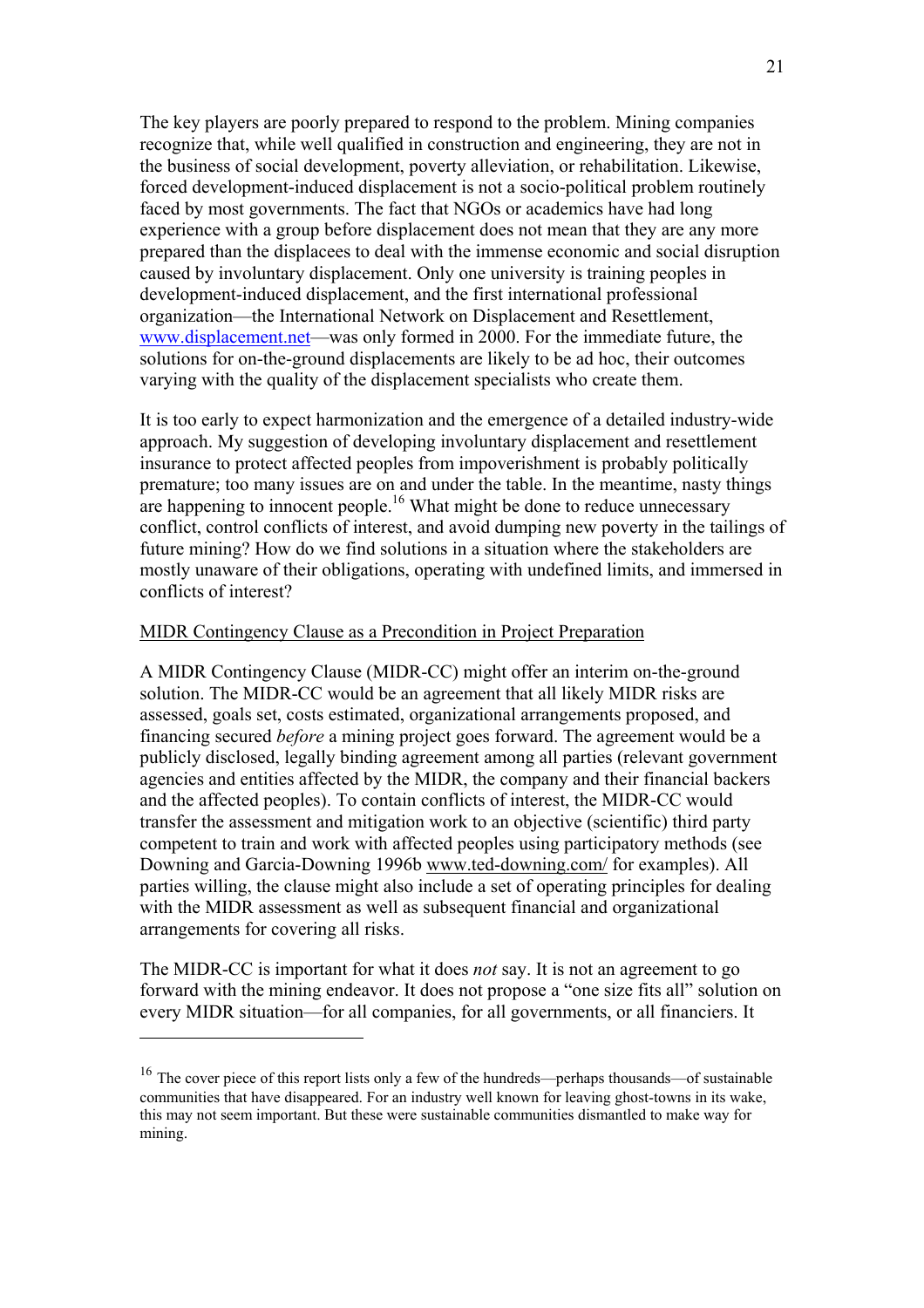<span id="page-21-0"></span>does not specify what risks are and are not to be considered; these are determined by a technical analysis. And it does not state who is and is not liable for different risks. It intentionally avoids any language that assigns or denies liabilities, and signing the agreement implies no other commitment on the part of stakeholders. In sum, MIDR-CC is a preemptive decision from all stakeholders to avoid dead-end discussions for establishing blame or demanding respect, and to contain inherent conflicts of interest.

The MIDR-CC must include a clear plan for the informed participation of all potential PAPs, with initial eligibility for participation defined in economic and sociological terms, not by some arbitrary lineal distance from the project fence. Affected peoples (broadly defined) should not enter into an agreement without competent, independent legal advice; negotiation support; and training in MIDR-related issues in a culturally appropriate language and forum. Support means that APS will gain routine access to communications with any group of their choosing and be given the capacity to consider what will happen to them under alternative futures (Downing and Garcia 2001). Without this provision and support, the MIDR-CC risks violating the civil and human rights of those affected. Since APS cannot be expected to pay for this support themselves, early provision might be made for internationally recognized human rights and development groups to arrange for and monitor the quality and independence of local legal representation.

#### **References**

#### .**Printed**

- Agarwal, D. 1998. Preventing Impoverishment from Displacement: The NTPC Experience. In: Development Projects and Impoverishment Risks: Resettling Project-Affected People in India. H.Mohan Mathur, and D. Marsden (eds). New Delhi: Oxford University Press.
- Asian Development Bank. 1998a. Handbook on Resettlement: A Guide to Good Practice. Asian Development Bank. Manila, Philippines.

1998b. Summary of the Handbook on Resettlement. A Guide to Good Practice. Asian Development Bank. Manila Philippines.

2000. Resettlement Policy and Practice in Southeast Asia and the Pacific. Manila. Available free on line at www.adb.org

- Ali, Saleem & Larissa Behrendt. 2001. Mining and Indigenous Rights. The emergence of a global social movement. Cultural Survival Quarterly. Spring.
- Aronsson, Inga-Lill. 2002. Negotiating Involuntary Resettlement: A study of local bargaining during the construction of the Zimapan Dam. Dissertation for the Degree of Doctor of Philosophy in Cultural Anthropology. Presented at Uppsala University.
- Bonwell, Suzanne. 1998. Social change in the Pogera Valley. In C. Filer (Editor). The Social and Economic Impact of the Porgera Gold Mine, 1989-1994. National Centre for Development Studies.
- Brande, Daniel Mensah. 1998. Mourning the Future. The New Internationalists. March.

Cernea, Michael M.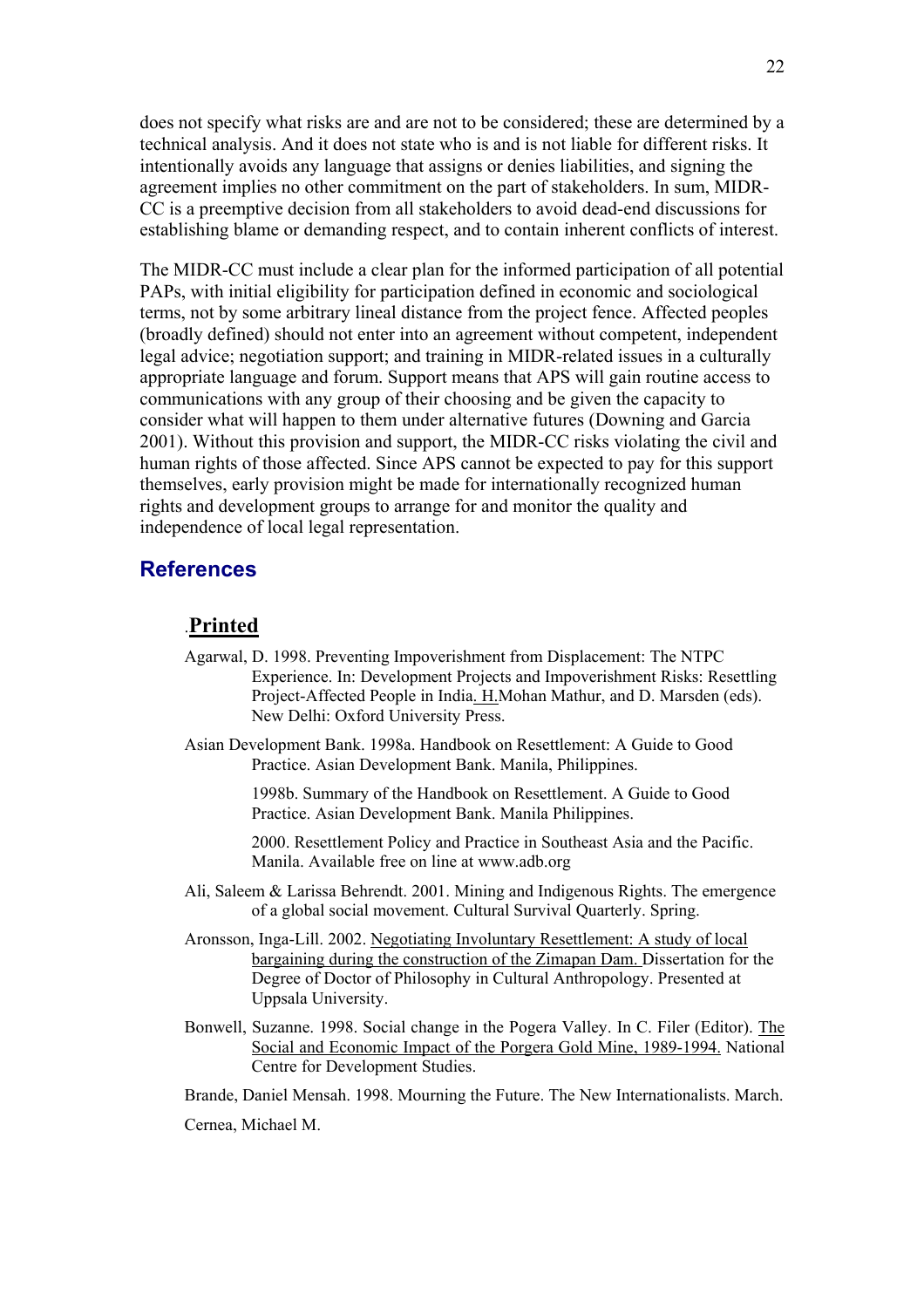- 1996. Understanding and preventing impoverishment from displacement: Reflections on the state of knowledge. In: Understanding Impoverishment: The Consequences of Development Induced Displacement. C. McDowell (ed.). Oxford: Berghahn Books.
- 1998. Impoverishment or Social Justice? A Model for Planning Resettlement. In: *Development Projects and Impoverishment Risks: Resettling Project-Affected People in India.* H.M. Mathur and D. Marsden, (eds.). Delhi: Oxford U.P.
- 1999a. The Economics of Involuntary Resettlement: Questions and Challenges. Washington DC.: The World Bank.
- 1999b. Development's Painful Social Costs, Introductory Study. In: *The Development Dilemma*. Displacement in India. S. Parasuraman (ed). McMillan Press and ISS
- 1999c. The Need for Economic Analysis of Resettlement: A Sociologist's View. In: *The Economics of Involuntary Resettlement: Questions and Challenges.* Michael M. Cernea (ed.). Washington, DC.: The World Bank.
- 2000. Risks, Safeguards, and Reconstruction: A Model for Population Displacement and Resettlement. In: Risks and Reconstruction: Experiences of Resettlers and Refugees. M.M. Cernea & C. McDowell (eds). Washington DC.: The World Bank.
- 2002. The Compensation Principles and the New Economics of Displacement and Resettlement. Prepared for the Conference on "Moving Targets: Displacement, Impoverishment and Development." Cornell University, November 9-10, 2001.
- Cernea, Michael M. and Christopher McDowell (eds.). 2000. Risks and Reconstruction: Experiences of Resettlers and Refugees. Washington. D.C.: The World Bank.
- Cody, Anna. 2001. The Price of Gold. Gold Mining & Human Rights Violations in Honduras. Report to the United Nations Committee on Economic, Social and Cultural Rights. New York: The Center for Economic and Social Rights.
- Downing, Theodore E. 1996. Participatory Evaluation of a Pehuenche Indigenous Development Foundation ORIGINAL CENSORED REPORT's SUMMARY
- 1996b. Human Rights as an Impoverishment Risk. Presented at the Society for Applied Anthropology meeting, San Juan, Puerto Rico
- 1998**.** Mitigating Social Impoverishment when People are Involuntarily Displaced**. In**  Understanding Impoverishment: The Consequences of Development-Induced Displacement**.** In C. McDowell (ed.). Oxford and Providence, RI : Berghahn Press. 1996.
- 1999. Comments on Chad-Cameroon Pipeline Project's Impact on Bakola Pygmy Indigenous People's Plan, May 1999 on www.azstarnet.com/~downing
- 2002. Creating Poverty: Flaws in the Economic Logic of the World Bank's Revised Involuntary Resettlement Project. Force Migration Review, No. 12. reprinted at [www.ted-downing.com](http://www.ted-downing.com/)
- Downing, Theodore E. and C. Garcia-Downing. 2001. Plan B. What is going to happen to my people? Cultural Survival Quarterly. Fall Issue.
- Downing, Theodore E., Jerry Moles, Ian McIntosh and Carmen Garcia-Downing. 2002. Indigenous Peoples and Mining: Strategies and Tactics for Encounters.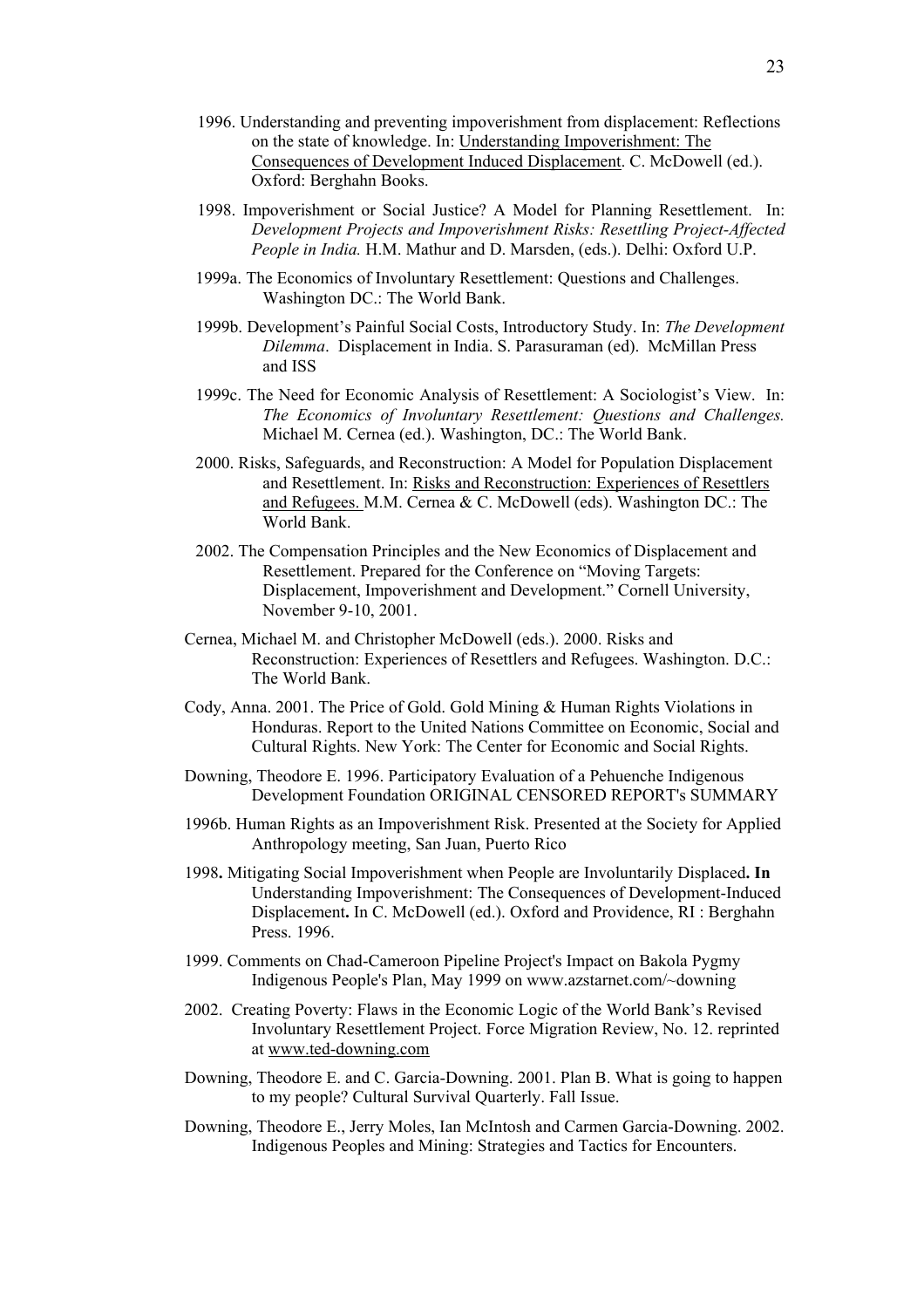London: International Institute for Environment and Development, MMSD Project.

- Ericksen, John H. 1999. Comparing the Economic Planning for Voluntary and Involuntary Resettlement. In: The Economics of Involuntary Resettlement. Questions and Challenges. Michael M. Cernea (Ed.). Washington DC.: The World Bank.
- Fernandes, Walter, J.C. Das, and S. Rao. 1989. Displacement and Rehabilitation: An Estimate of Extent and Prospects. In: *Development, Displacement and Rehabilitation.* Fernandes W. and E. G. Thukral (eds.). New Delhi: Indian Social Institute.
- Fernandes, Walter 1991. Power and Powerlessness: Development Projects and Displacement of Tribals. *Social Action*. 41:3:243-270.
- Fernandes, Walter & S. Anthony Raj.1992. Development, Displacement and Rehabilitation in the Tribal Areas of Orissa. Indian Social Institute. New Delhi: Indian Social Institute.
- Fernandes, Walter. 1994. Development-Induced Displacement Tribal Areas of Eastern India. Indian Social Institute. New Delhi.and Rehabilitation in the Tribal Areas of Orissa. New Delhi: Indian Social Institute.
- Fernandes, Walter 2000. From Marginalization to Sharing the Project Benefits. In: *Risks and Reconstruction Experiences of Resettlers and Refugees.* M. Cernea and C. McDowell (eds.). Washington, DC.: The World Bank.
- Guggenheim, Scott. 1997. Resettlement Bibliography. Washington: World Bank.
- Hyndman, David. 1994. Ancestral Rain Forests and the Mountain of Gold. Indigenous People and Mining in New Guinea. Boulder: Westview Press.
	- 1988. Melanesian Resistance to Ecocide and Ethnocide: Transnational Mining Projects and the Fourth World on the Island of New Guinea. In: Tribal peoples and development issues: A global overview. J.H.Bodley (ed.). CA: Mayfield Publication Co.
- Inter-American Development Bank. 1999. Involuntary Resettlements in IDB Projects: Principle and Guidelines. Washington.
- Kanbur, Ravi. 2001. Development Economics and the Compensation Principle. Prepared for the Conference on "Moving Targets: Displacement, Impoverishment and Development." Cornell University, November 9-10, 2001.
- Kibreab, Gaim. 2000. Common Property Resources and Resettlement. In: Risks and Reconstruction: Experiences of Resettlers and Refugees. Michael Cernea and Christopher McDowell (eds.). Washington DC.: The World Bank.
- Kibreab, Gaim. 2001. Displacement, Loss and Constraints on (Re)-Construction of Sustainable Livelihoods. Paper presented to the Workshop on Moving Targets: Displacement, Impoverishment and Development. Cornell University, November 9-10.
- Lassey, Allan. 2000. Mining and Community Rights: The Tarkwa Experience. Seminar paper on Human Rights Violations in the Extractive Sector organized by the Swedish NGO Foundation for Human Rights. Port Harcourt, Nigeria: October 29-November. On the web at <http://www.rainforestjukebox.org/gold/lassey.htm>.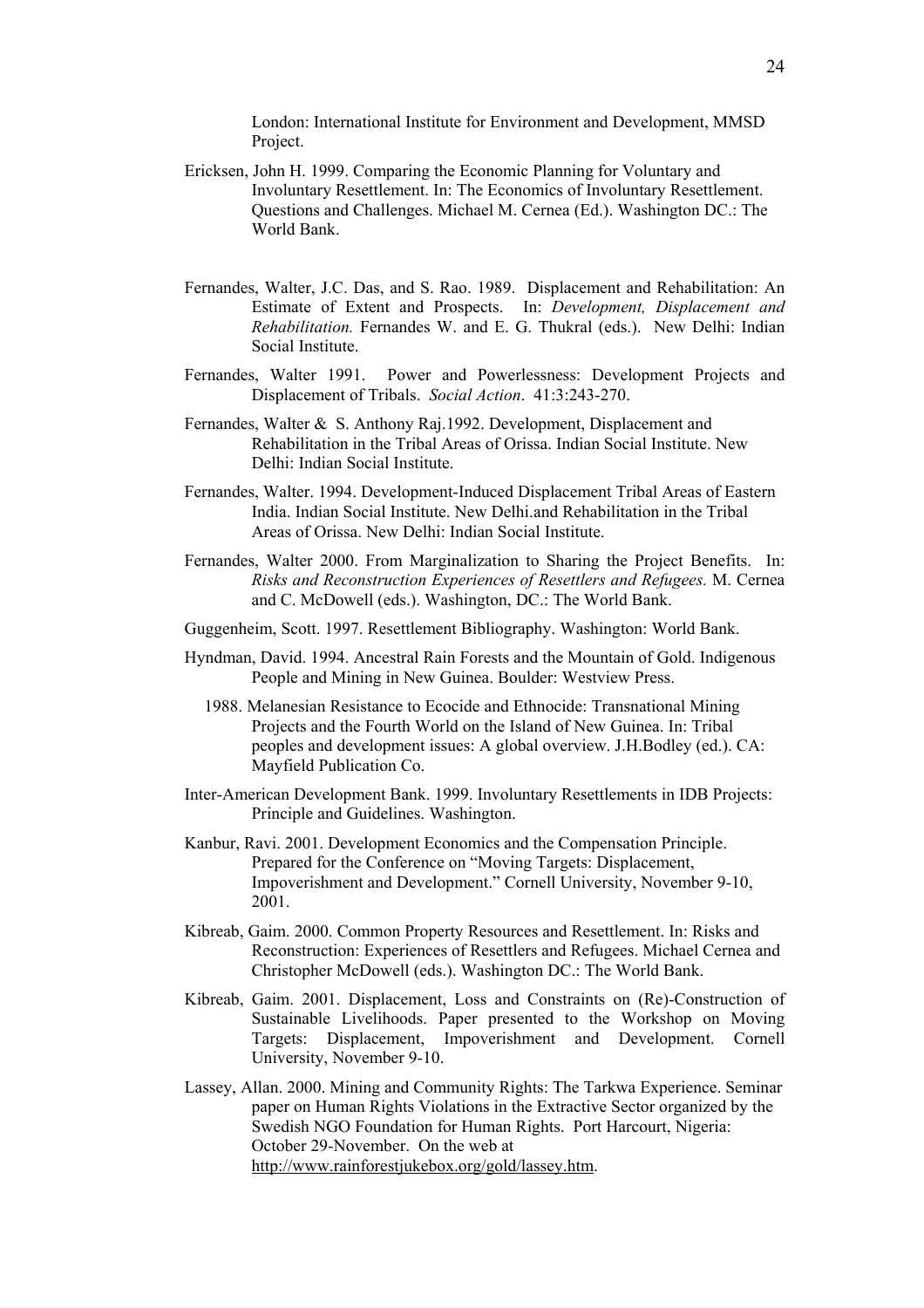- Mander, Harsh, Ravi Hermadri and Vijay Nagaraj. 1999. Dams, Displacement, Policy, and Law in India. World Commission on Dams. Thematic Reviews. Social I.3.
- Mahapatra, L.K. 1999a. *Resettlement, Impoverishment and Reconstruction in India: Development for the Deprived.* New Delhi: Vikas Publishing House.
- Mahapatra, Lakshman K. 1999b. Testing the Risks and Reconstruction Model on India's Resettlement Experiences. In: The Economics of Involuntary Resettlement. Questions and Challenges. Michael M. Cernea (Ed.). Washington DC.: The World Bank.
- Mathur, H.M. 1999. The Impoverishing Potential of Development Projects Resettlement Require Risk Analysis. Development and Cooperation (6), Deutsche Stiftung für Internationale Entwicklung. Frankfurt.
- Mathur, Hari Mohan. 2001. Livelihood Issues in Projects that Involve Resettlement: Experiences of a Coal Mining Project in Eastern India. Paper presented at ISED/CDS Social Development Research Capacity Building Workshop 'Livelihoods and Poverty Reduction: Lessons from Eastern India.' September. Bhubaneswar, Orissa, India. September.
- Mathur, Hari Mohan and David Marsden (editors). 1998. Development Projects and Impoverishment Risks. Delhi: Oxford University Press.
- McCully, Patrick. 1996. Silenced Rivers: The ecology and politics of large dams. London: Zed Books.
- McDowell, Christopher (ed). 1996. Understanding Impoverishment:The Consequences of Development-Induced Displacement. Oxford and Providence, RI : Berghahn Press**.**
- Morse, Bradford & Berger, with Gamble & Brody. 1992. Sardar Sarovar: The Report of the Independent Review. Resource Futures International (RFI) Inc. Ottawa.
- Nahmad, S. 1999. The Impact of Hydro-Electric Dams on Indigenous People, Chinantecos, Otomies and Huicholes: A Case Study from Mexico. CIESAS-Unidad Istmo, México.
- Pandey, Balaji.
- 1998a Depriving the Underprivileged for Development. Institute for Socio-Economic Development. Bhubaneswar, India.
- 1998b. Impoverishing Effects of Coal Mining Projects: A Case Study of Five Villages in Orissa. In: Development Projects and Impoverishment Risks: Resettling Project-Affected People in India. Hari Mohan Mathur and Marsden, D. (eds). New Delhi: Oxford University Press.
- 1998c. Displaced Development: Impact of Open Cast Mining on Women. New Dehli: Friedrich Ebert Stiftung.
- Pearce, David 1999. Methodological Issues in the Economic Analysis for Involuntary Resettlement Operations. In: The Economics of Involuntary Resettlement: Questions and Challenges. M. Cernea (ed.). Washington: The World Bank.
- Ramanathan, Usha. 1996. Displacement and the Law. Economic and Political Weekly. Vol. 31.
- Roy, Arundhati. 1999b. The Cost of Living. Flamingo, London.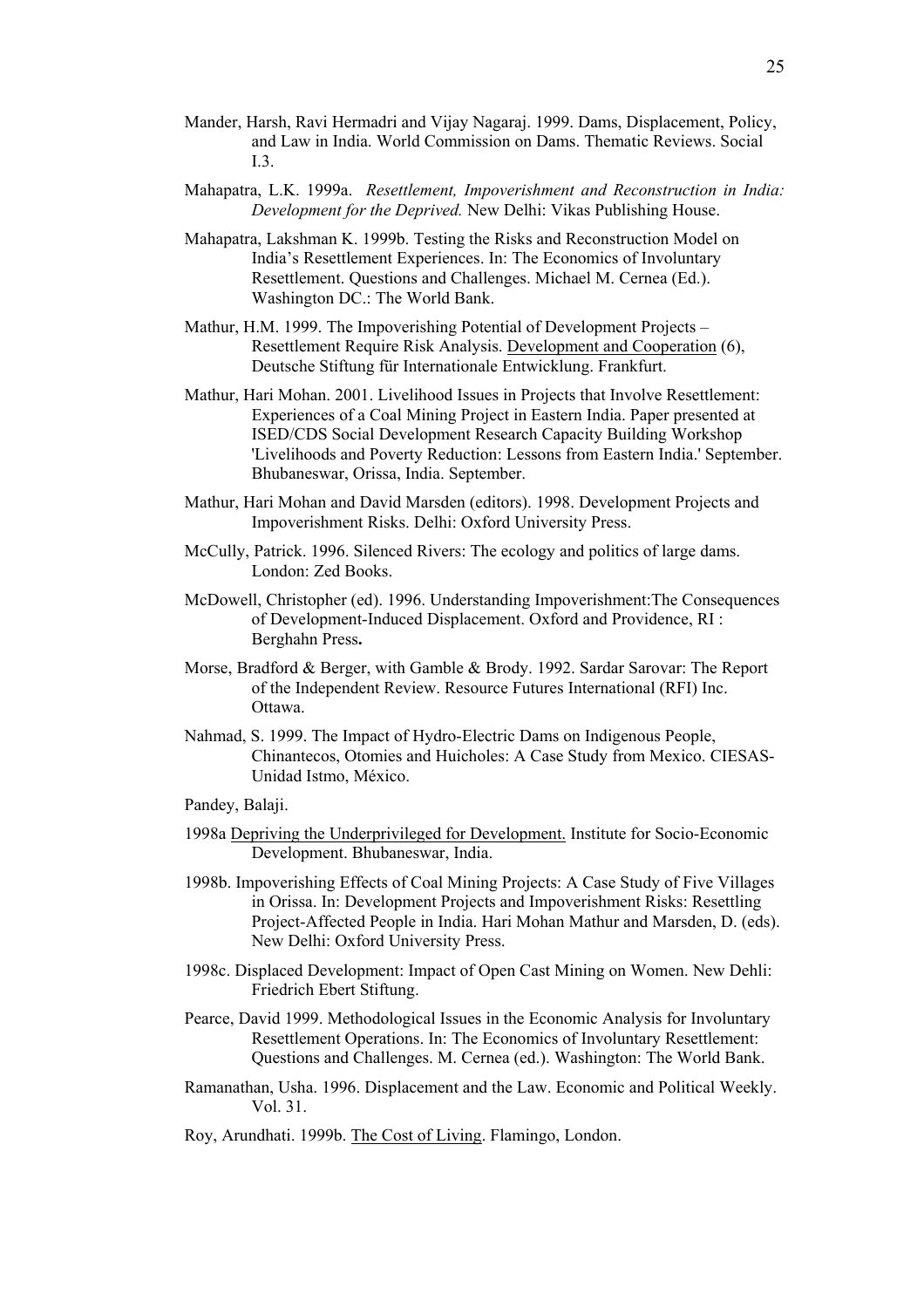- Scudder, Thayer & Elizabeth Colson. 1982. From Welfare to Development: A Conceptual Framework for the Analysis of Dislocated People. In: Involuntary Migration and Resettlement: the problems and responses of dislocated peoples. Art Hansen & Anthony Oliver-Smith. Boulder: Westview Press.
- Scudder, Thayer. 1996. Resettlement. In: Water Resources: Environmental Planning, Management and Development. Asit K. Biswas. (Ed.). New York: McGraw Hill.

1997a. Development-Induced Relocation and Refugee Studies: 37 years of Change and Continuity among Zambia's Gwembe Tonga. *Journal of Refugee Studies*, 6:3:123-1521997.

1997b. Social Impacts of Large Dams. IUCN—The World Conservation Union. In: Large Dams: Learning from the past. Looking at the future. Workshop Proceedings. Tony Dorcey, Achim Steiner, Michael Acreman & Brett Orlando (eds.). Gland, Switzerland, April 11-12.

- Van Wincklin III, Warren A. 1999. Sharing Project Benefits to Improve Resettlers' Livelihoods. In: The Economics of Involuntary Resettlement: Questions and Challenges. M.M.Cernea (ed.). Washington DC.: The World Bank.
- Warhurst, Alyson. 1998. Corporate Social Responsibility and the Mining Industry. Brussels: Mining and Environment Research Network.
- World Bank. 1991 *Operational Directives 4.30. Involuntary Resettlement,* Washington D.C.: The World Bank.
- World Bank. 1994. Resettlement and Development, the Bank-wide Review of Projects Involving Involuntary Resettlement 1986-1993. Washington, DC.: The World Bank
- World Bank. 2001a *Operational Policies 4.12. Involuntary Resettlement*, Washington, D.C.: The World Bank.
- World Bank 2001b. Report and Recommendation on Request for Inspection. India: Coal Sector Environment and Social Mitigation Project. World Bank Inspection Panel. Washington, DC.: The World Bank.
- World Bank 2002. Resettlement Sourcebook (CD). Washington, DC. Public Information Center.

#### **Web documents and publications**

- Adams, M., Sibanda, S. & Turner, S. 1999. Land Tenure Reform and Rural Livelihoods in Southern Africa, ODI Natural Resource Perspectives, No 39, February.<http://www.oneworld.org/odi/nrp/39.html>
- Asian Development Bank. 2000. Resettlement and Mining in Papua New Guinea. In: Resettlement Policy in Southeast Asia and the Pacific. [http://www.adb.org/documents/conference/resettlement/chap7.pdf.](http://www.adb.org/documents/conference/resettlement/chap7.pdf)
- Berne Declaration. 1996. Mainstreaming Sustainability? The World Bank and the Rehabilitation of the Indian Coal Sector Pt 1. [http://www.hartford](http://www.hartford-hwp.com/archives/52a/035.html)[hwp.com/archives/52a/035.html.](http://www.hartford-hwp.com/archives/52a/035.html)

British Columbian Council on International Cooperation (BCCIC). 1997. Towards a Sustainable Asia-Pacific: The Voice from Civil Society. <http://www.timeless.ca/bccicweb/sif/mining.html>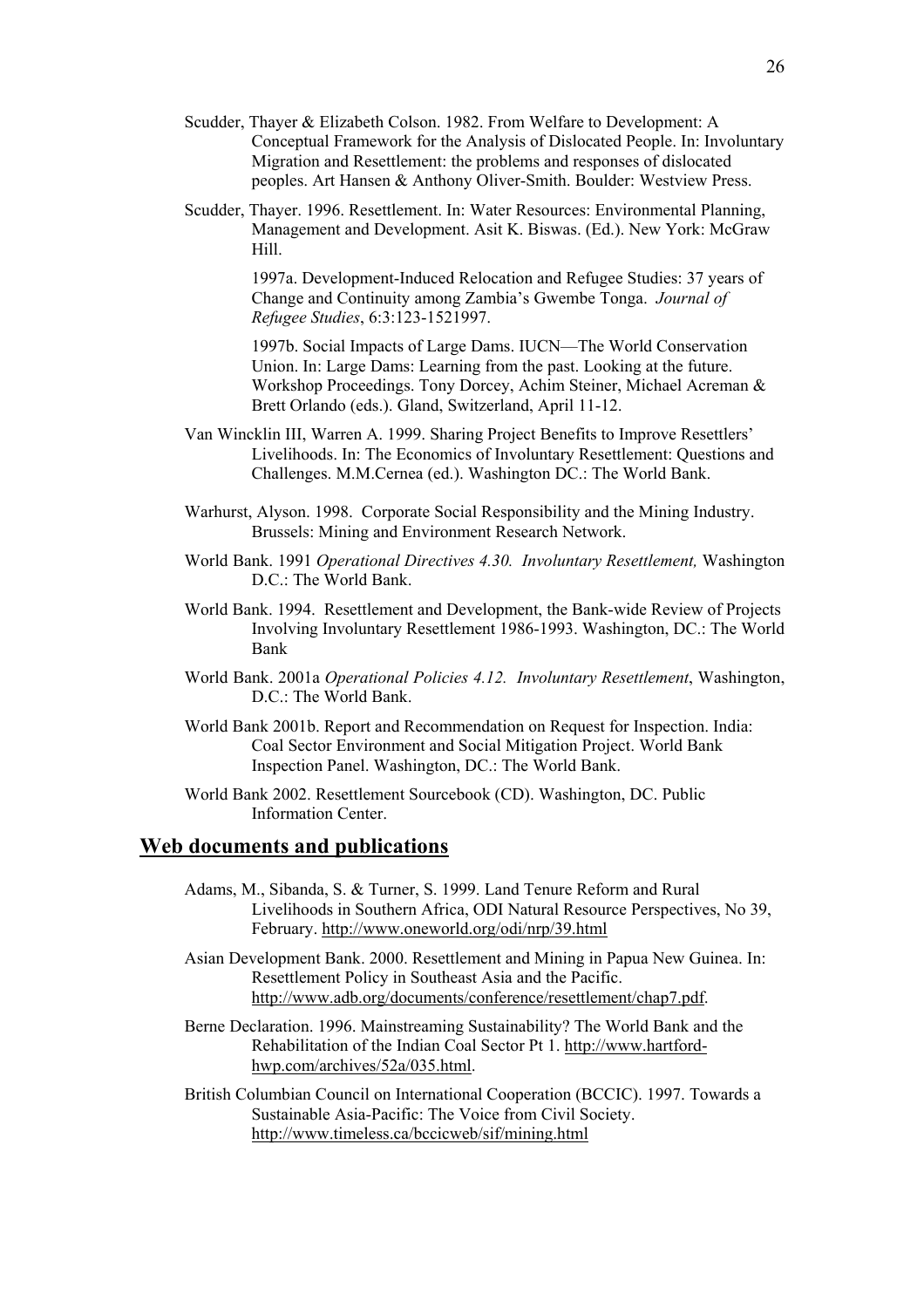- [Coakley, G.J.1](http://minerals.usgs.gov/minerals/pubs/country/9213098.pdf)998. The Mineral Industry of Ghana. International Minerals Statistics and Information. US Geological Survey. http://minerals.usgs.gov/minerals/pubs/country/
- Danielson L. and Lagos, G. 2001. The Role of the Minerals Sector in the Transition to Sustainable Development. International Institute for Environment and Development. London. <http://www.iied.org/pdf/mining14.pdf>
- Downing, Theodore E. 1996. Participatory Evaluation of a Pehuenche Indigenous Development Foundation. Summary of Original Censored Report. [www.azstarnet.com/~downing.](http://www.azstarnet.com/~downing)
- 1999. Comments on Chad-Cameroon Pipeline Project's Impact on Bakola Pygmy Indigenous People's Plan. [www.azstarnet.com/~downing](http://www.azstarnet.com/~downing)
- Downing, Theodore E. 1999. Evidence from Balaji Pandey's "Depriving the Underprivileged for Development" is Launched into a Storm of Policy Controversy on International Involuntary Resettlement. January. <http://www.ted-downing.com/PAPERS/pandey.html>.
- 2000. Creating Poverty: Flaws in the Economic Logic of the World Bank's Revised Involuntary Resettlement Project. Force Migration Review, No. 12. reprinted at [www.ted-downing.com](http://www.ted-downing.com/)
- Downing, Theodore E., J. Moles, I. McIntosh and Carmen Garcia-Downing 2002. Indigenous Peoples and Mining. Strategies and Tactics for Encounters. Mining, Minerals, and Sustainable Development Project, London: IIED. [www.iied.com](http://www.iied.com/) and www.ted.downing.com.
- FIAN. 2001. Ghana: Hundreds of Villagers in Western Ghana Forcibly Evicted and Harassed by Gold Mining Corporations. Fian Intervention 0106 HGHA, February.<http://www.fian.org/english-version/e-0106.htm>
- Goldfields Ghana Ltd., 2001, "Tarkwa Gold Mine". November. [http://www.goldfields.co.za/presentations/8\\_nov\\_2001/8\\_nov\\_2001.pdf](http://www.goldfields.co.za/presentations/8_nov_2001/8_nov_2001.pdf)
- Government of the Philippines. 1995. [Philippine Mining Act of 1995.](http://www.bknet.org/laws/RA7942.html) Babilonia Wilner Foundation (BFW). [www.bwf.org/bk/laws/RA7942.html](http://www.bwf.org/bk/laws/RA7942.html)
- ICEM, 1999. Placer Dome: Unions Launch Worldwide Campaign. ICEM Update. No, 61/1999. October. <http://www.icem.org/update/upd1999/upd99-61.html>.
- IFC, 2001. Consultation Comments. <http://www.ifc.org/enviro/EnvSoc/Safeguard/Resettlement/resettlement.htm>
- Indira Gandhi National Open University (IGNOU). 2001. Understanding Development Caused Displacement. <http://www.rronline.org/programmeguide/CHAPTER02.htm>.
- Inter American Development Bank (IDB). 1998. Operational Policy on Involuntary Resettlement IND96, E,S. Inter American Development Bank. Washington DC. www.iadb.org/sds/IND/main/publication 453 e.htm.
- Inter American Development Bank (IDB). 1999. Involuntary Resettlement in IDB Projects, Principles and Guidelines.IND 103, E,S. Inter American Development Bank. Washington DC. [www.iadb.org/sds/IND/main/publication\\_453\\_e.htm.](http://www.iadb.org/sds/IND/main/publication_453_e.htm)
- International Rivers Network.<http://www.irn.org/program/india/>
- International Network in Displacement and Resettlement. [www.displacement.net](http://www.displacement.net/)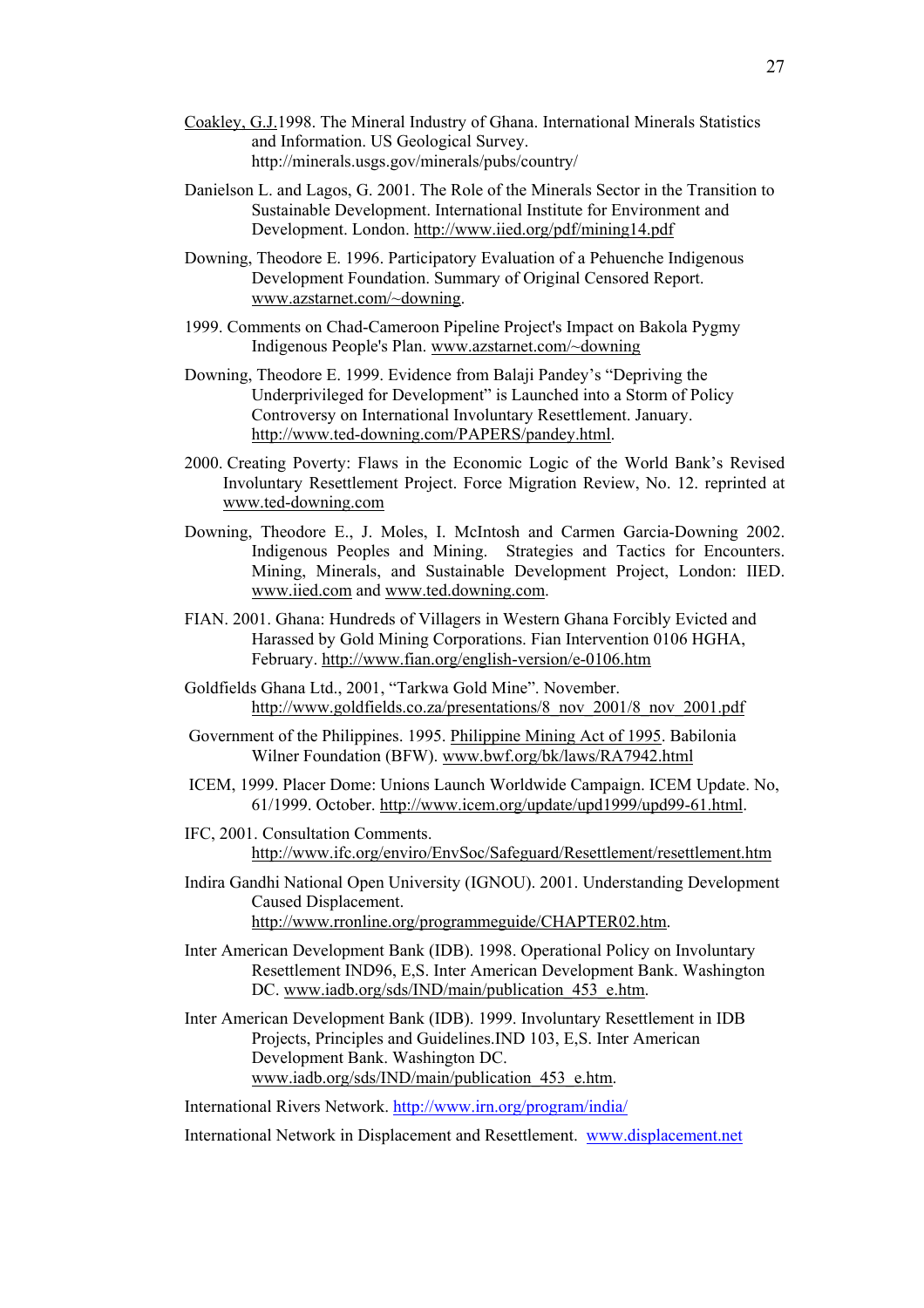- Lansbury, Nina. 2001. TNCs and Finance. TNCs and Globaliztion, Asian-Pacific Research Network (APRN) & Aid/Watch Papers. Protest & Globalisation, Issue 3. [http://www.protglob.hss.uts.edu.au/protglob3/a\\_lansbury.htm](http://www.protglob.hss.uts.edu.au/protglob3/a_lansbury.htm)
- La Rovere, E.L. & F.E. Mendes. 2000. Tucurui Hydropower Complex Brazil. Final Report. November. Prepared for the World Commission on Dams (WCD). WCD Case Study. World Commission on Dams, Vlaeberg, Cape Town, South Africa. [http://www.dams.org](http://www.dams.org/).
- Mander, Harsh, Ravi Hemadri & Vijay Nagaraj. 1999. Dams, Displacement, Policy and Law in India. Draft. WCD Case Study. Vlaeberg, Cape Town, South Africa: World Commission on Dams (WCD). August. [http://www.dams.org](http://www.dams.org/)
- McMahan, Gary and Felix Remy (editors). 2001. Key Observations and Recommendations: A Synthesis of Case Studies. In: [Large Mines](http://www.oneworld.net/cgi-bin/index.cgi?root=129&url=http://www.idrc.ca/books/focus/949_mining/949/f949c012keyobs.htm) and the Community. Socioeconomic and Environmental Effects in Latin America, Canada, and Spain IDRC/CRDL/World Bank, ISBN 0-88936-949-6. [www.idrc.ca/books/focus/949\\_mining/949/f949c012keyobs.htm](http://www.idrc.ca/books/focus/949_mining/949/f949c012keyobs.htm)
- Mining Watch Canada. 2001. Urgent Action Alert. Tribal People in India Confront Alcan Investment: Three Die. January. [http://www.miningwatch.ca/publications/Utkal\\_UA.html](http://www.miningwatch.ca/publications/Utkal_UA.html).
- Oxfam Community Aid Abroad 2001. [Mining Ombudsman Annual Report 2000-2001.](http://www.caa.org.au/campaigns/mining/ombudsman/2001/index.html) Victoria, Australia: CAA. <http://www.caa.org.au/campaigns/mining/ombudsman/2001/index.html>

Oxford Declarations

1996. Oxford Statement on Reconstructing Livelihoods of Displaced People <http://www.ted-downing.com/OXFORD/ox2decenfra.htm>

1995. Findings and Recommendations of the First International Conference on Development-Induced Displacement and Impoverishment. <http://www.ted-downing.com/OXFORD/recs95fra.htm>

- Pantoja, Enrique. 1999. Exploring the Concept of Social Capital and its Relevance for Community-Based Development: The case of coal mining areas in Orissa, India. Iris Publications. October. <http://www.iris.umd.edu/publications/details.asp?ID=sci&number=18>
- Roy, Arundhati. 1999a: "The Greater Common Good," <http://www.narmada.org/gcg/gcg.html>
- Russell, Gabrielle,2001. Regulation and Self Regulation:Why Codes of Conduct? Edited extract from "Reconciling Power and responsibility: an international regulatory framework for mining", by G. Evans, G. Russell and R. Sullivan. From Moving Mountains: Communities confront mining and globalisation, Mineral Policy Institute, Otford Press and Zed Press, 2001, editors G.Evans, J. Goodman and Nina Lansbury). TNCs and Globaliztion, Asian-Pacific Research Network (APRN) & Aid/Watch Papers. Protest & Globalisation, Issue 3. [http://www.protglob.hss.uts.edu.au/protglob3/a\\_russell.htm](http://www.protglob.hss.uts.edu.au/protglob3/a_russell.htm)
- Sonengberg, D. and Münster, F. 2001. Mining Minerals Sustainable Development. Southern Africa. Research Topic 3: Mining and Society - Involuntary Resettlement. MMSDSA Regional Research. African Institute of Corporate Citizenship, South Africa. <http://www.mining.wits.ac.za/Resettlement.doc>
- Sweeting, Amy and EIR Team. 2002. Extractive Industries Review Conceptual Framework. Consultation on the Future Role of the World Bank Group in the